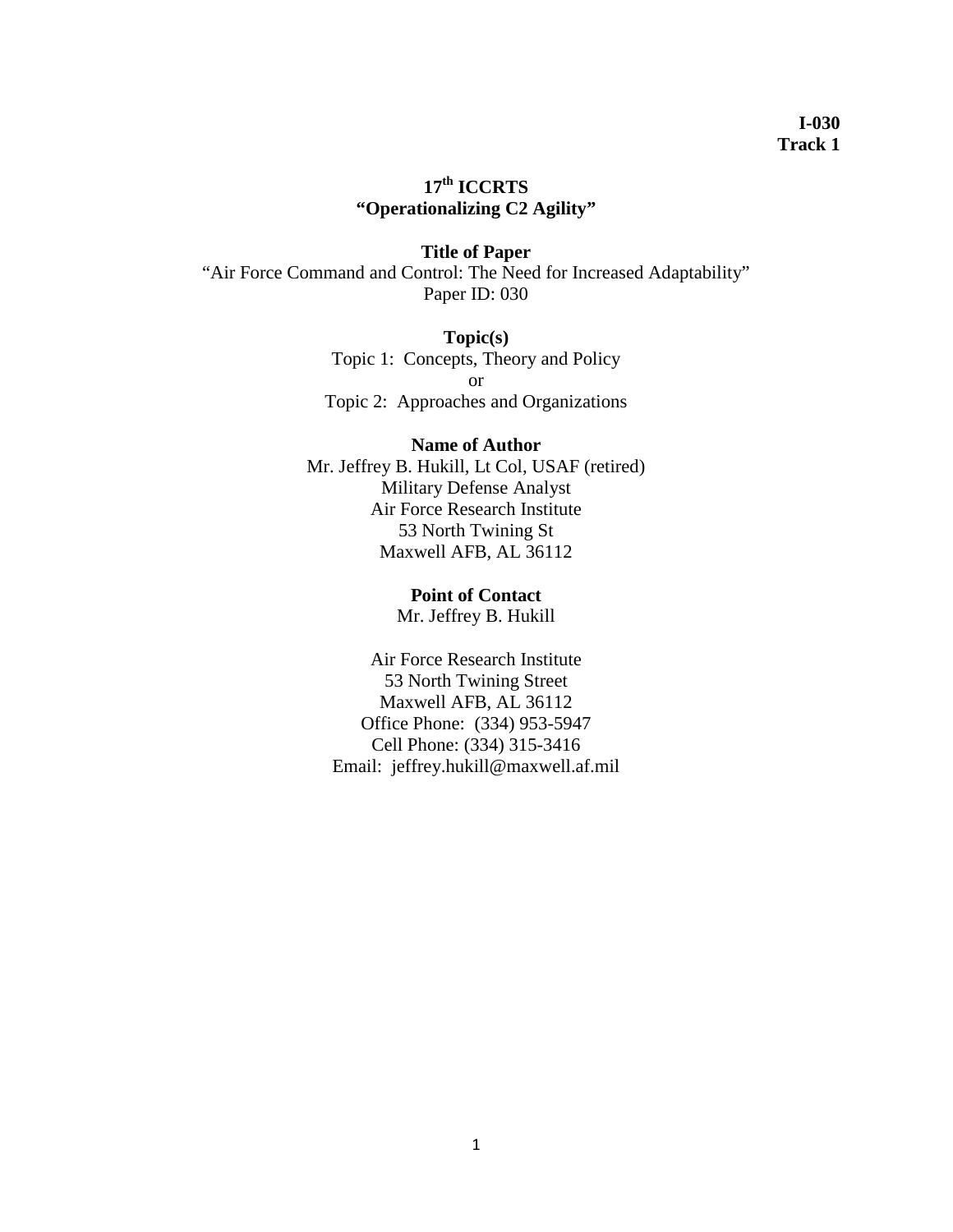## **Air Force Command and Control: The Need for Increased Adaptability**

#### **ABSTRACT**

This paper captures the results of a CSAF directed study on USAF command and control (C2). The study examined Air Force C2 in seven cases covering the spectrum of conflict to determine whether doctrine and organizational structures require change to fit uncertain and dynamic future scenarios. A modified version of the Alberts and Hayes C2 approach space construct was used for the analysis.

The study's results showed that USAF C2 design must change in order to increase its adaptability. An overall goal for adaptive C2 design is offered along with six key variables to consider. The study's concluding analysis identifies three overarching problems the USAF must overcome to attain an adaptive C2 structure: lack of clarity among command relationships, lack of confidence and trust, and lack of capability and capacity regarding USAF integration elements. Several recommendations are presented that address these issues. The recommendations include: the need to broaden the understanding of Air Force personnel on the very concept of centralized control as well as improve their comprehension of command relationships—especially support. Also, the Air Force must organize, train, and equip for organizational structures that produce C2 elements at appropriate organizational echelons. Finally, the service should create a force-development strategy for subtheater commanders.

## **INTRODUCTION**

On 23 November 2010, the chief of staff of the Air Force tasked the Air Force Research Institute to review the service's command and control to determine whether doctrine and organizational structures require changes to ensure success in uncertain and dynamic future scenarios. Moreover, any proposed structure must have sufficient adaptability to achieve success across the range of military operations and continue the focus on delivering the right effects at the r[i](#page-20-0)ght place at the right time.<sup>1</sup> The research team addressed the chief of staff's tasking by developing the following research questions: Does the command and control of Air Force capabilities (air, space, and cyber) need to become more adaptive to ensure both effective and efficient operations in support of the combatant commander's (CCDR) requirements across the range of military operations? If yes, what changes are needed to improve the service's command and control adaptability? The team used a variety of means to find answers to these questions, including a literature review of joint and Air Force lessons-learned documents, doctrine, and policy, extensive interviews, research conducted at the combined air operations center at Al Udeid Air Base, Qatar, and sponsorship of a command and control workshop.

The study developed in four phases. First, the research team identified criteria for effective command and control. Second, it used those criteria to conduct an analysis of the Air Force's command and control across seven operational examples that represent the range of military operations. This analysis sought to identify problems in the service's command and control structure and doctrine that indicated a need for enhanced adaptability. Third, based upon the problems identified, the team developed recommendations to improve adaptability of the Air Force's command and control. Finally, it validated the recommendations against key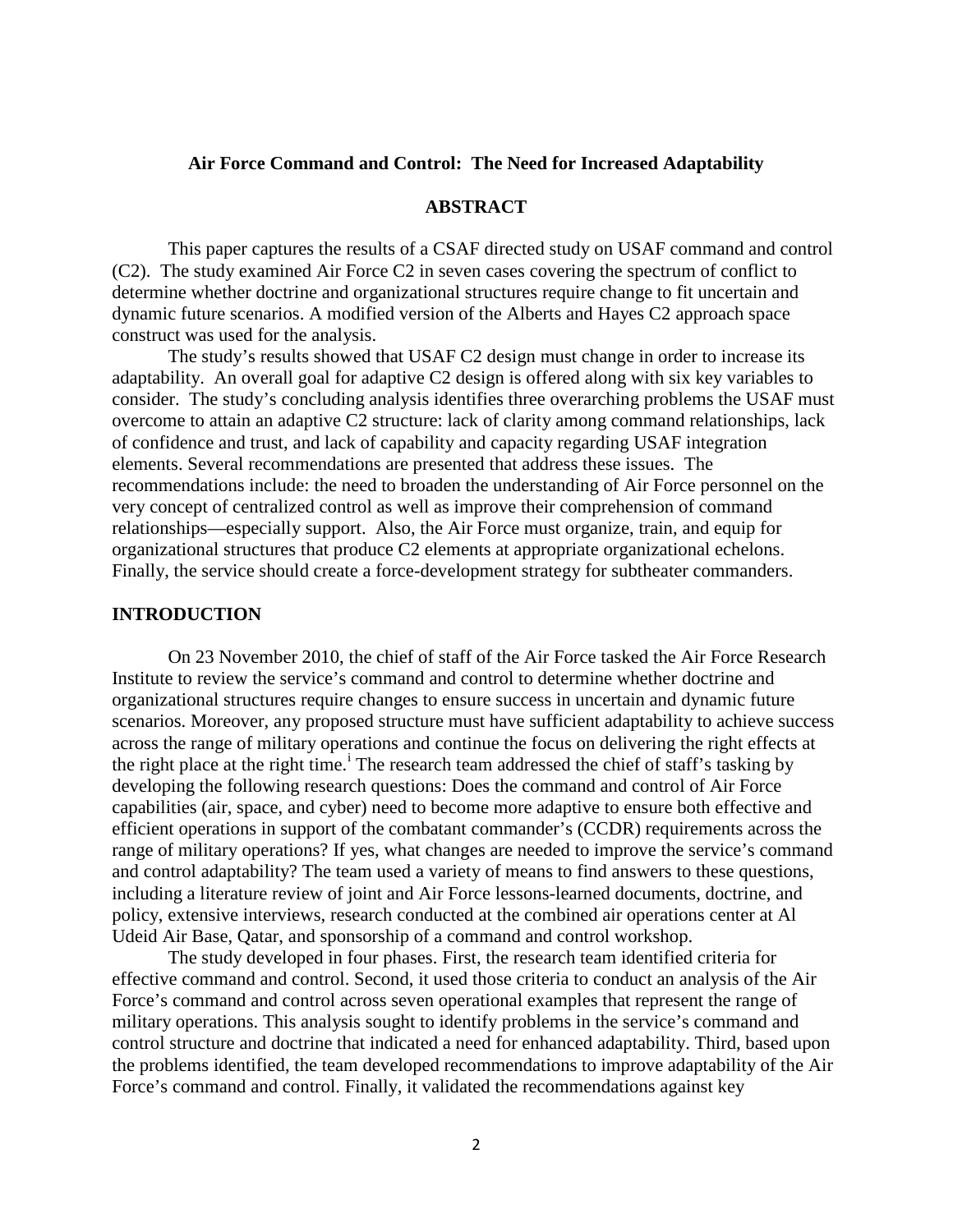characteristics of the operating environment expected in the future.

The results of the study showed that the design of Air Force command and control requires changes that will increase adaptability and thereby better support missions across the range of military operations. The analysis produced guidelines for an adaptive design for command and control. In addition, after discovering three problem areas that affected the adaptability of Air Force command and control, the team made seven recommendations that address those issues.

## **A Framework for Analyzing Command and Control Structures**

The basis for an effective analysis across varied operations lies in establishing a common definition and developing an analytical model that captures the fundamental elements of command and control. For the purposes of this study, joint and Air Force doctrine supplies the necessary definition. Doctrine describes the concept of command and control as encompassing the way the Air Force organizes, commands, plans, controls, and executes capabilities to attain a joint force commander's (JFC) objectives. It further describes command and control as separate but interrelated functions.

Command "is the art of motivating and directing people . . . into action to accomplish missions." It includes authorities and responsibilities for the effective use of available resources.<sup>[ii](#page-20-1)</sup> These authorities, also known as command relationships, are delegated to a commander by law or delegated by senior leaders and commanders over assigned and attached forces.<sup>[iii](#page-20-2)</sup> Combatant command, operational control (OPCON), tactical control (TACON), and direct support represent common types of command authorities.<sup>[iv](#page-20-3)</sup>

Doctrine describes control as a regulation function inherent to command. It is the commander's method for integrating and synchronizing functions by establishing requirements, allocating means, determining organizational effectiveness, identifying and correcting variance from set standards, and delegating authority. Ultimately, control gives commanders a means of measuring, reporting, and correcting performance. Simply put, "Command is percei[v](#page-21-0)ing and deciding, whereas control is communicating the decisions, organizing to carry them out, and then monitoring and measuring performance to feed back to command."<sup>[vi](#page-21-1)</sup> It is important to note that the process of commanding and controlling does not occur in isolation at one organizational level. Rather, it occurs at many organizational levels simultaneously, both independently and at all levels.<sup>[vii](#page-21-2)</sup>

#### **Analytical Model**

When Dr. David Alberts and Dr. Richard Hayes worked with the North Atlantic Treaty Organization (NATO), they developed an analytical model to evaluate command and control approaches, as described in their book *Understanding Command and Control*. Alberts and Hayes based this model upon ideas developed during their three-year involvement with an international research collaboration conducted under a charter from NATO's Research and Technology Organization.<sup>viii</sup> The research team selected and adapted this model to guide analysis of the seven selected operational examples because of its inherent versatility in evaluating multiple command and control designs used to employ the Air Force's air, space, and cyber capabilities across the range of military operations. The model consists of three fundamental command and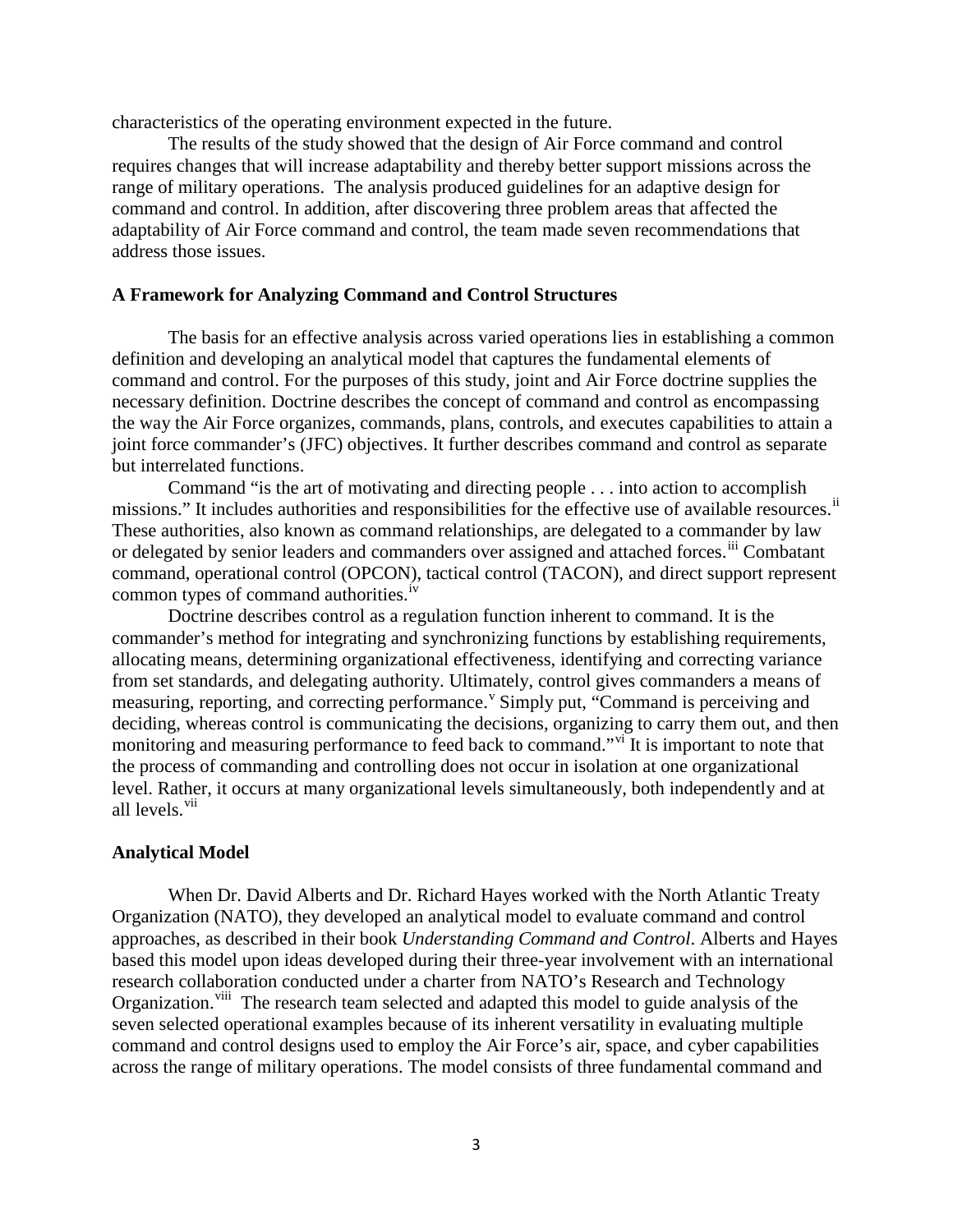control elements by which one can characterize and differentiate alternative command and control approaches.

The model's three fundamental command and control elements include *allocation of*  decision rights, patterns of interaction among actors, and distribution of information.<sup>[ix](#page-21-4)</sup> Allocation of decision rights entails giving designated individuals the authority and responsibility to make decisions between possible options. While allocating decision rights can be achieved in a variety of ways the research team focused on the formal command relationships in order to understand at what organizational level the legal decision authority and responsibility resided. Patterns of interaction address who needs to interact (e.g., commanders, staffs, and employees), how they interact (e.g., face-to-face or by means of video teleconferences), and what types of transactions (e.g., decision, advice, and situational awareness) occur during the interaction. Distribution of information consists of the various ways and means of sharing information to inform all partners involved in an operation. It includes information sharing across command and control structures of service, joint, coalition, other-government, and nongovernment agencies.

The three fundamental elements describe an approach to command and control. Varying command and control approaches reside within the space bounded by the three axes in the figure below. The X axis represents the allocation of decisions, the Y axis the patterns of interaction, and the Z axis the distribution of information. The position from which an organization would operate within this space depends upon the degree of centralization of each of these elements. For example, an organization that limits its allocation of decisions, distribution of information, and patterns of interaction is in the centralized portion of this command and control design space.





An organization's location in this space will vary, based upon function, type of capability, and time. For example, command and control for a humanitarian-relief effort would differ from that for a major conventional combat operation. Moreover, within the same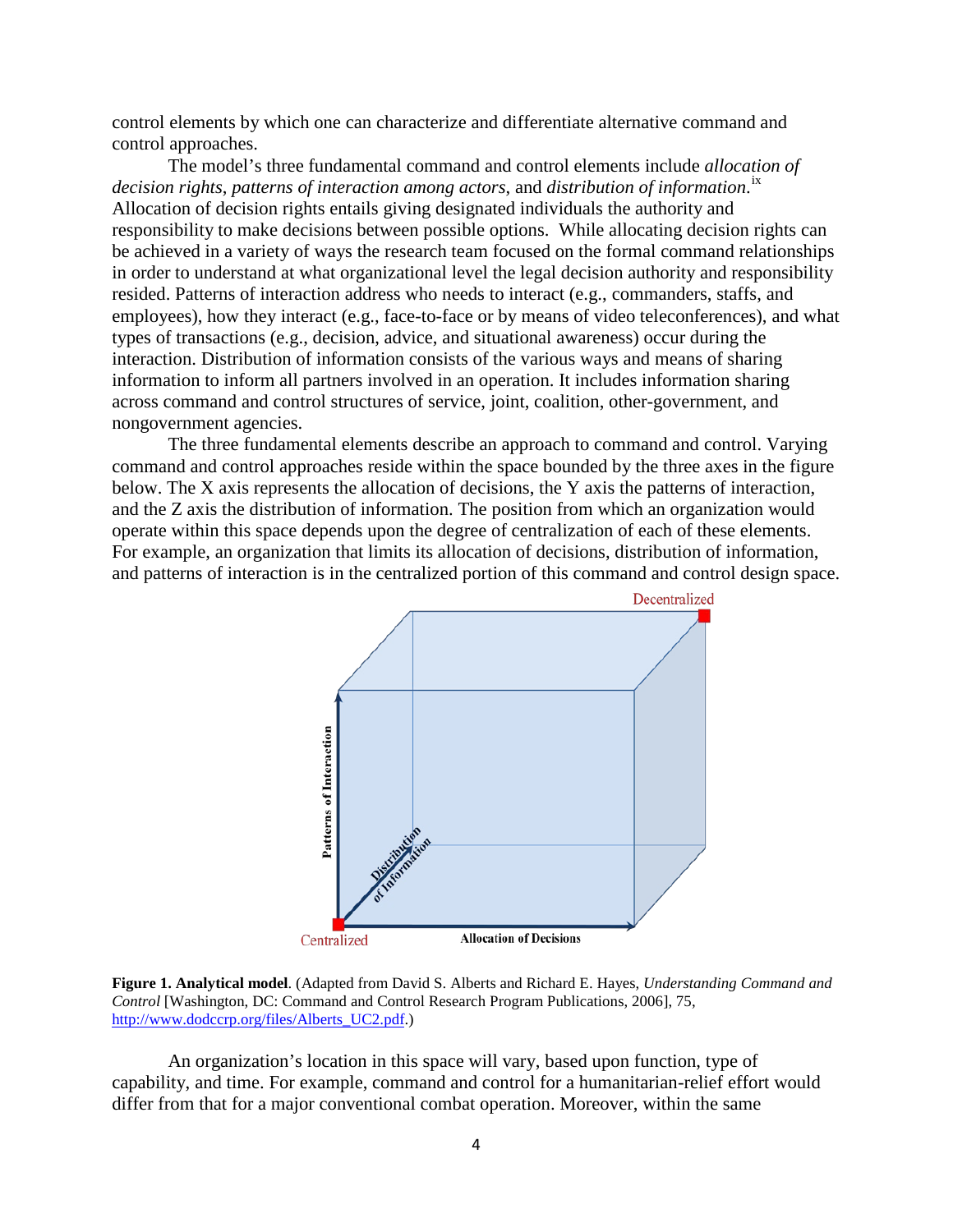operation, command and control for cyber capabilities may differ from that for air capabilities. An effective command and control design creates the proper balance of centralization between each element.<sup>[x](#page-21-5)</sup>

Additionally, the three fundamental elements are interrelated. The design and implementation of one element will affect how the other elements react. Analyzing a command and control approach demands an understanding of the interaction among them.<sup>[xi](#page-21-6)</sup>

Having established a clear definition and analytical model, one then uses them to analyze varied command and control approaches used across the range of military operations. The research team selected four named operations—Operation Allied Force, the major combat phase of Operation Iraqi Freedom (OIF), the counterinsurgency (COIN) phase of Operation Enduring Freedom (OEF) and OIF, and the disaster-relief effort for Hurricane Katrina—and three mission sets (nuclear, space, and cyber) for evaluation.

## **ANALYSIS RESULTS**

The research team sought to determine whether Air Force command and control is sufficiently adaptive to meet the varied needs of the JFC and, if not, identify areas needing improvement. The analysis used the three fundamental command and control elements from the Alberts and Hayes model to evaluate the command and control of Air Force air, space, and cyber capabilities at the global, theater, and subtheater levels during operations across the range of military operations. Doing so offers insight into the needed range of command and control means and the existence of capability gaps. The team selected the seven operational examples for the following reasons. First, Allied Force illustrated the coercive use of Air Force capabilities within an alliance without the presence of a substantial ground force. Second, the major combat phase of OIF depicted the use of Air Force capabilities in the presence of a large ground force. Third, the COIN phase of OEF and OIF evoked the use of those capabilities in a distributed land operation supporting two different joint task forces (JTF) within one CCDR's area of responsibility. Fourth, disaster relief during Katrina illustrated the use of Air Force capabilities in support of a domestic relief effort. Finally, the nuclear, space, and cyber mission sets reflect the unique nature of these missions.

A comprehensive review of the issues showed that the Air Force needed adjustments to its command and control structures and processes—specifically, more adaptivity. The analysis indicates that the current Air Force structure (theater commander of Air Force forces / joint force air component commander [COMAFFOR/JFACC]) centralizes the command and control of capabilities primarily at the CCDR level. Further, it demonstrates that, although productive for global and theater operations, this "one-size-fits-all" configuration runs contrary to fully effective command and control of Air Force capabilities across the range of military operations. JTFled operations often rely heavily upon ad hoc arrangements of Air Force command and control organizational structures, equipment, and personnel to support the JTF commander's requirements. The ad hoc structures hindered the integration of Air Force air, space, and cyber capabilities into joint plans. At times unforeseen circumstances caused the unplanned arrangements; however, in many cases they resulted from a command and control structure not organized, trained, or equipped to fully integrate at the JTF level.

Traditional constructs within the Air Force would have space and cyber capabilities using one command and control model, which would retain OPCON and TACON with the functional commanders for space and cyber while providing direct support to a geographic CCDR.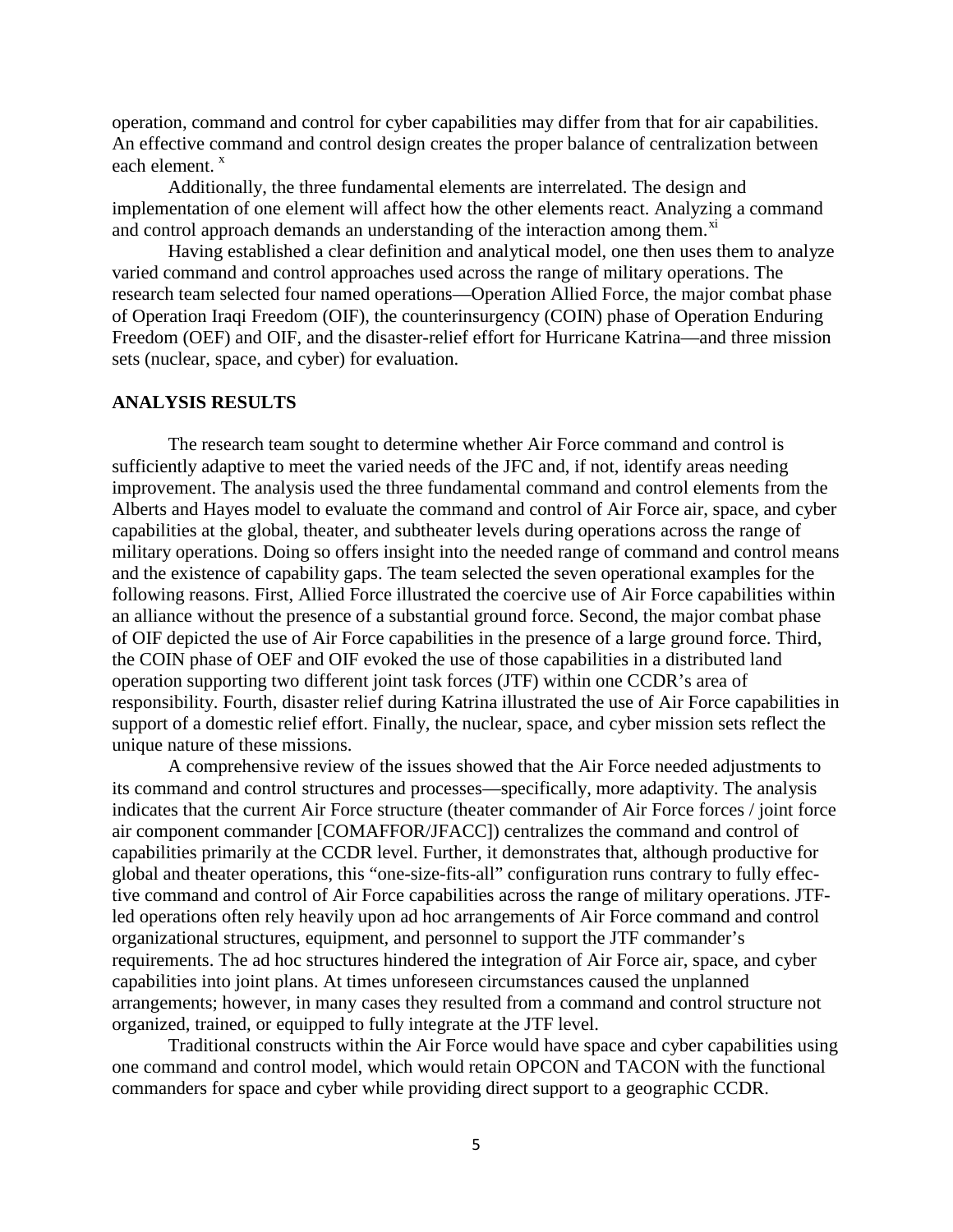Although this is possible, actual operations need more adaptability. In practice, for some space and cyber capabilities, OPCON and/or TACON authorities passed from the functional commanders to a geographic CCDR. The delegation of OPCON and TACON relied upon ad hoc command and control arrangements. The Air Force must organize, train, and equip its command and control structures to support the delegation of OPCON and/or TACON to a geographic commander.

Synthesis of the issues found during the analysis of the seven operational examples led the research team to suggest improvements to the adaptability of Air Force command and control. These ideas include guidelines for adaptive command and control design as well as recommendations to overcome three major challenges that affect the service's ability to create adaptive command and control structures.

#### **Guidelines for Adaptive Command and Control**

Guiding a commander in developing an adaptive C2 structure requires two key elements. The first is clearly understanding the overall end state or goal of an adaptive C2 design, and the second is comprehending how key influences affect the final design.

## **Goal of Adaptive Command and Control**

Analysis of the seven operational examples identified the following common traits needed for the development of adaptive command and control: focusing on unity of effort as well as unity of command, integrating command and control functions at the lowest appropriate level, creating agility, and enhancing speed of action. Combined, these traits provide an accurate description of the overall goal of adaptive command and control design for Air Force capabilities. The primary goal of adaptive command and control is the creation of unity of effort through integration at the lowest appropriate level, thereby achieving agility and speed of action in delivering desired effects.<sup>[xii](#page-21-7)</sup>

Unity of effort stresses coordination and cooperation toward common objectives from participants not necessarily part of the same command or organization.<sup>[xiii](#page-21-8)</sup> For most missions across the range of military operations, a commander will need to integrate capabilities that reside with other joint, interagency, multinational, and government as well as nongovernment partners. Some individuals consider such interdependence risky because success depends upon capabilities that a commander may not directly control. However, capabilities necessary to support missions across the range of military operations and the makeup of the current force structure render this situation a reality. Commanders do not need to "own or control" partners' assets to guarantee access to their capabilities. Adaptive command and control structures must create synergy through utilizing horizontal collaboration built on mutual trust among all warfighting partners rather than simply emphasizing the traditional vertical interaction characteristic of the military hierarchy. Lack of trust among partners leads to the desire to "own" all assets needed for an operation, which leads to excessive control, which prevents synergy. Command and control that concentrates on unity of effort will enable a one-team, one-fight mind-set and will increase effective access to a wider range of capabilities.<sup>[xiv](#page-21-9)</sup>

Another key aspect of the overall goal of command and control involves maximizing agility and speed of action, thus allowing a commander to decide and act quicker than an adversary in order to produce the desired effects. One best produces agility and speed of action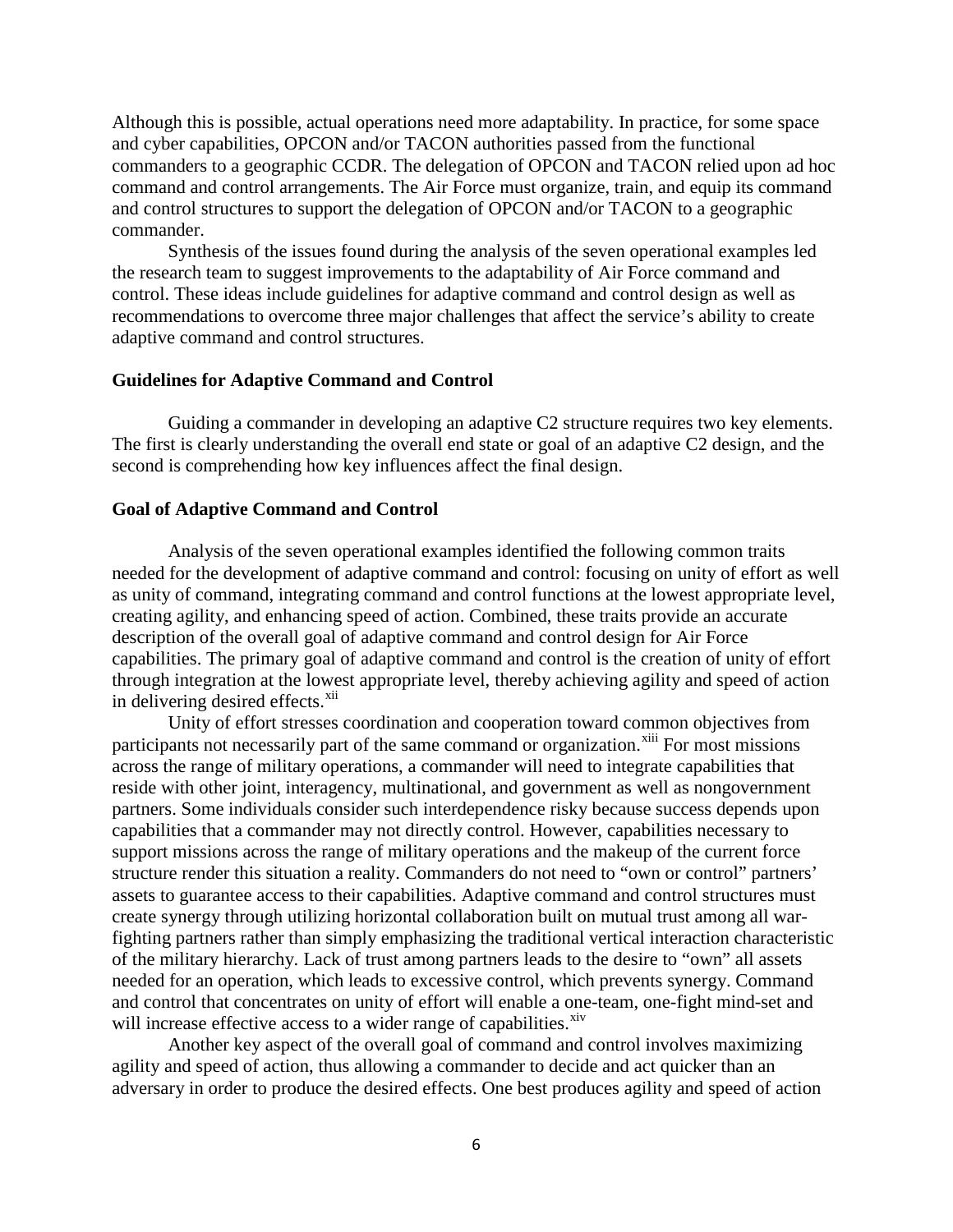by decentralizing command and control to the lowest appropriate level capable of integrating assets. Inappropriately centralized command and control structures may lose agility and impair initiative, resulting in mission failure. A commander's clear guidance, intent, and priorities, as well as acceptable risk and appropriate authority for the level of responsibility, must accompany the decentralization process. Further, command relationships that enable effective horizontal collaboration between partners can enhance both agility and speed of action.<sup>[xv](#page-21-10)</sup>

The design for attaining the goal of adaptive command and control will vary from situation to situation. A commander must understand what causes these variations or what influences the fundamental elements of command and control.

#### **Influences on the Fundamental Elements of Command and Control**

Many command and control scholars capture the idea that in a perfect world, the most effective way to realize unity of effort and speed of action during an operation entails decentralizing to the lowest organizational level the allocation of decisions, distribution of information, and patterns of interaction. In reality, however, certain influences—*common* ones and those *unique* to the Air Force's capabilities—limit the decentralization of these three fundamental elements of command and control.

Although countless influences can affect the design of a command and control structure, the key *common influences* identified across all seven operational examples include; the nature of an operation, available resources, capabilities of subordinate units, degree of trust and confidence, and political risk.<sup>[xvi](#page-21-11)</sup> In addition to the *common influences* the *unique capabilities* of Air Force assets; speed, range, flexibility, versatility, and battlespace perspective, also influence command and control design.

The level of impact from all these influences will vary according to the situation. Constant tension exists among a joint force's command elements during the process of determining the degree of centrally controlling Air Force capabilities. Thus, when designing a command and control approach, a commander should assess how these items will influence an operation. Turning both the common and unique capabilities influences into a series of questions, and using the descriptions below to help answer the questions, offers a practical way of aiding commanders in the "art" of designing adaptive command and control.

**What is the nature of the operation?** Different operations drive different balances of centralization among the three fundamental elements. For example, global operations such as airlift or some forms of strategic attack generally require a high degree of centralization in order to direct mission sequencing and make adjustments during execution. Contrastingly, air operations supporting ground forces in a distributed land fight are most effective when conducted with a higher degree of decentralization, given the desire to retain tactical responsiveness. Other operations, such as interdiction, benefit from a mix of centralization and decentralization. Centralization allows direction of overall priorities and weight of effort while decentralization enables a faster tempo of operations during execution.<sup>[xvii](#page-21-12)</sup>

**What is the capacity of available resources versus the requirement?** Simple supply and demand are significant determining factors with regard to the appropriate degree of centralization among the fundamental elements of command and control. If plenty of Air Force assets are available to deliver the desired effect, then one can highly decentralize the command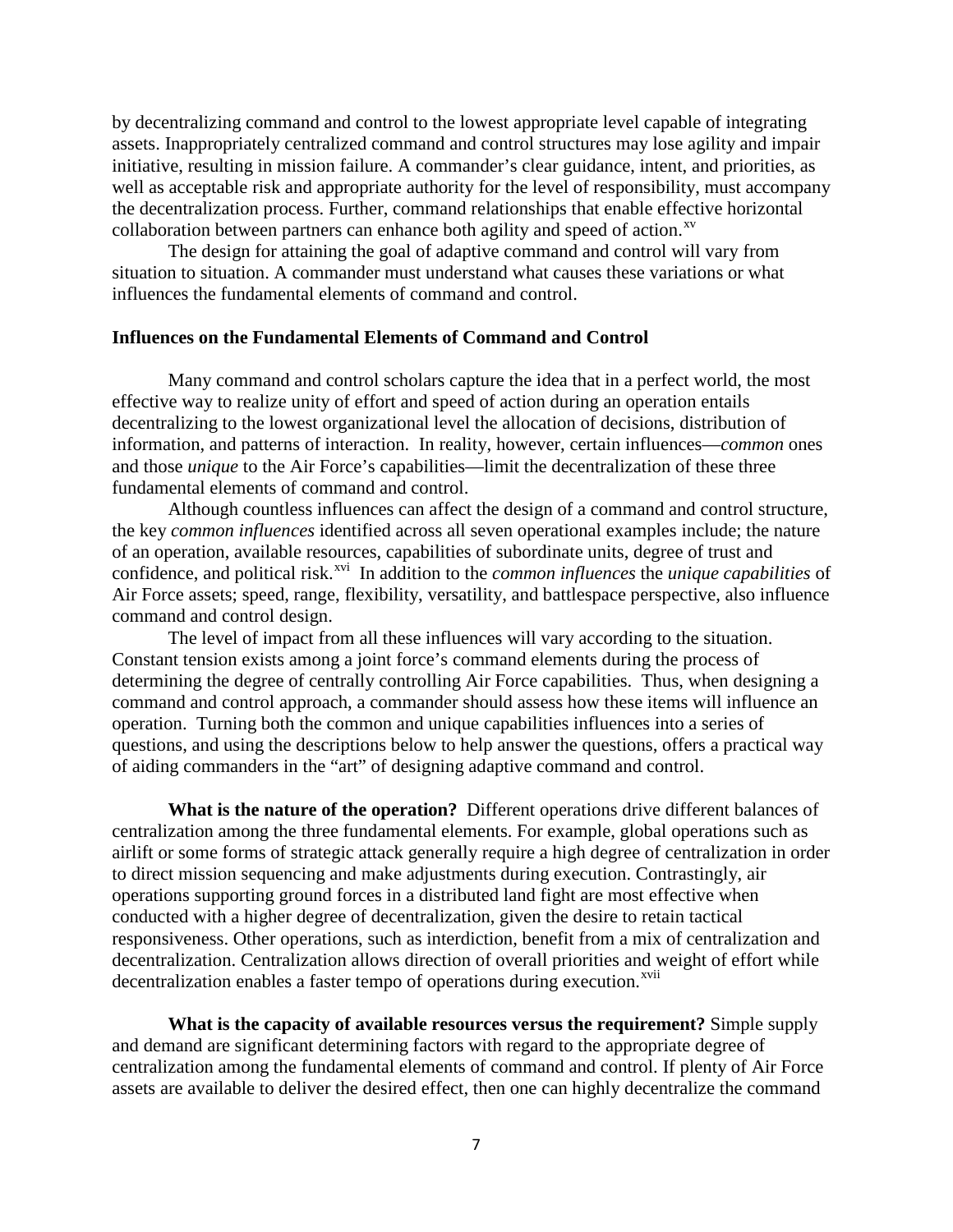and control of those assets. However, scarce resources warrant a more centralized command and control approach in order to carry out the proc[e](#page-21-13)sses used to determine the prioritization and allocation against competing requirements.<sup>xviii</sup>

Pre-established priorities of assets in limited supply but high demand, made in a centralized fashion, will allow decentralized decision makers to quickly adjust assets to execution realities. Effective prioritization permits commanders to take advantage of the unique speed, geographic range, flexibility, and versatility of Air Force capabilities. For example, if an event drives the need for change at the tactical level during mission execution, lower-echelon control nodes need not wait to receive higher-echelon approval to change targets for strike aircraft, to release satellites to other organizations, or to alter the cyber communications plan. Effective and clearly communicated prioritization of capabilities supports decentralization of integration, improving the speed of action.

**What are the capabilities of subordinate units?** Other influences may allow for greater decentralization of the three fundamental elements, but unit capabilities may not permit this form of command and control. To perform the function of command and control successfully, units must be properly organized, trained, and equipped—a process that demands clear direction concerning a unit's types of decision authority and that calls for proper development of communications infrastructure, which facilitates effective interaction and sharing of information.

**What is the degree of trust and confidence among partners? Can it be changed?** In general, the greater the confidence and trust among commanders, subordinates, and partners, the more likely the decentralization of fundamental command and control elements. Trust builds confidence in others. The presence of confidence regarding the competence and actions of others encourages greater willingness to grant decision authority and share information with others. Trust is built through interaction, whereby partners must plan for that virtue and continually reinforce it. In general, when designing a command and control approach, one must understand that trust begins with shared experiences and face-to-face interaction. In light of the perishable nature of confidence and trust, one best establishes those qualities in person, not virtually, and should take pains to guard that confidence, which is difficult to rebuild once lost.

**What is the political risk?** In general, a command and control architecture should let frontline decision makers make on-scene decisions, especially during the execution of complex, rapidly unfolding operations. However, as commanders and staffs build plans for operations, political considerations may dictate a more centralized approach to command and control. For instance, significant political concerns could arise due to the potential for collateral damage, or creation of a strategic-level effect with nuclear or cyber weapons would likely dictate a centralize approach. It is critical to keep such instances to a minimum. Modern information technology may entice commanders to command and control operations centrally even when those operations do not warrant such control. Despite vast improvements in technology, a single person cannot gain full situational awareness during operations with multiple, simultaneous engagements throughout a large operating area. Senior commanders must balance overall campaign execution against the pressing need for tactical flexibility. The proper mix of fundamental command and control elements should enable a subordinate's decision to support the commander's intent and meet campaign objectives.<sup>[xix](#page-21-14)</sup>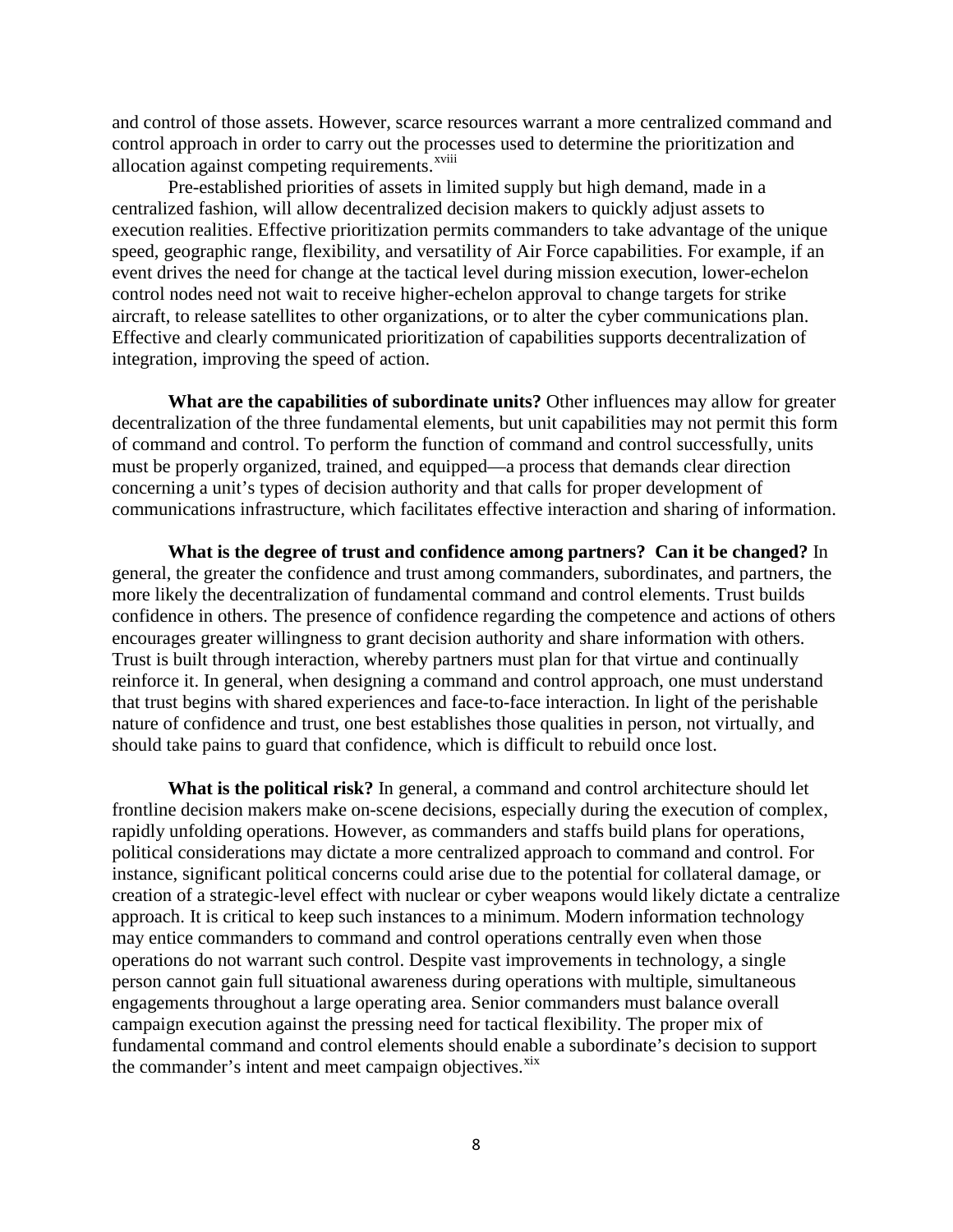**At what echelon should authorities reside and planning and execution take place in order to exploit the speed, range, flexibility, versatility, and battlespace perspective of Air Force capabilities?** It is likely that the influences identified to this point are applicable to all Services however, the Air Force's *unique capabilities* require special command and control design consideration. Exploitation of the Air Force's *unique capabilities*: speed, range, flexibility, versatility, and battlespace perspective, leads Air Force personnel to a more centralized approach to decision making, interaction, and distribution of information.<sup>[xx](#page-21-15)</sup> Coordinating and integrating global, theater, and subtheater operations; managing scarce assets against high demand; conducting real-time mission retasking; and simultaneously creating strategic- to tactical-level effects make a centralized approach desirable. A centralized command and control approach allows a commander to respond to changes in the operating environment and to take advantage of fleeting opportunities.

Having established a clear goal for effective and adaptive command and control across the range of military operations and having identified influences that affect the actual design, one should then identify and recommend solutions to problems that hinder realization of this goal. To do so, the research team identified three overarching problems involving organizing, training, and equipping that the Air Force must overcome.

#### **Organize, Train, and Equip: Observations and Recommendations**

The research team's review of the seven operational examples identified three major problems areas: lack of clear command relationships, lack of confidence and trust, and lack of capability and capacity of Air Force integration elements. Although these problems manifested themselves in different ways during each operational example, they accurately describe the fundamental issues requiring Air Force action if the service wishes to reach the goal of unity of effort through integrating assets at the appropriate level and thus enabling agility and speed of action in delivering effects. If the service does not adequately address these issues, it once again will be forced to rely upon ad hoc means to meet demands for command and control across the range of military operations. While this research effort specifically looked at Air Force command and control it is likely that the following observations and recommendations are not limited to the Air Force. Other Services involved in similar operations could expect facing the same challenges.

# **Observation 1: Agility and Speed of Action Suffer from Unclear Command Relationships That Hamper Vertical and Horizontal Integration**

Establishing clear command relationships is critical to effective vertical and horizontal integration. Without them, one faces confusion and misunderstanding with regard to decision authority, which leads to difficulty in determining with whom one should interact vertically or horizontally within an organization to exchange information in order to make decisions. Poor vertical and horizontal integration hinders the ability of a commander and staff to make timely and accurate decisions, ultimately impeding agility and speed of action in delivering desired effects.

The research team identified the lack of clear lines of authority as a major issue in five of the seven selected operational examples. Exceptions included the nuclear mission set and the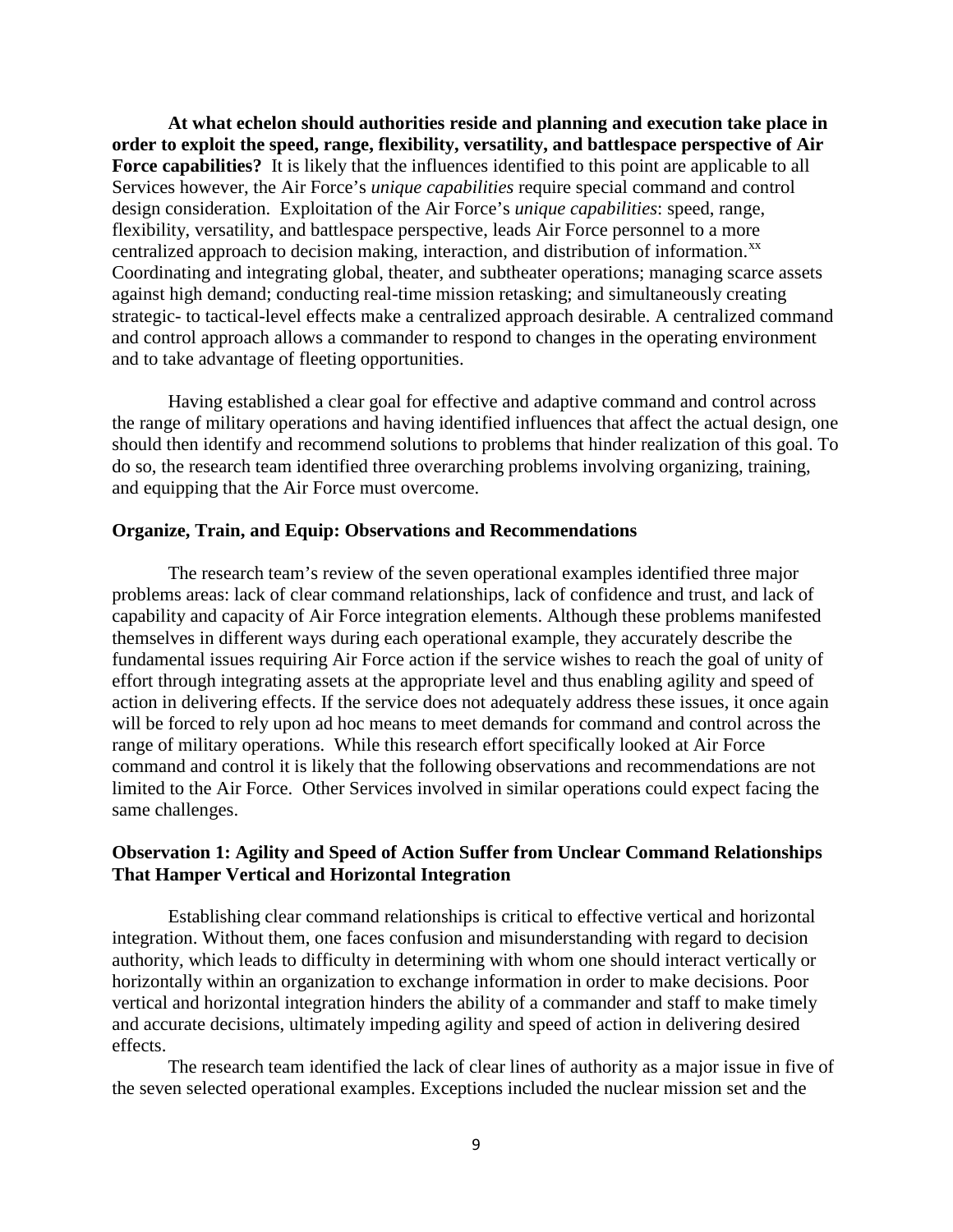major combat portion of OIF, both of which enjoyed clear command relationships because of the emphasis placed on this critical concept for these events. The importance of the nuclear enterprise's mission demands that all partners understand the clear lines of authority, a requirement facilitated by constant exercises involving nuclear command and control. Regarding OIF's major combat phase, commanders and staffs spent considerable time jointly developing and then disseminating the command relationships to all partners, a process that began early in the planning phase, with refinements occurring during execution. In addition, the fact that the commander of US Central Command led secure video teleconferences while staffs held synchronizing conferences allowed for both vertical and horizontal integration producing a truly joint campaign plan.

Vertical and horizontal integration of planning and execution suffered in the other five operational examples due to lack of clear command relationships, although the causes differed. In four of the operational examples, failure to fully utilize capabilities of the support command relationship prevented effective horizontal integration of the partners. For example, during the COIN phase of OEF and OIF, as well as during the Katrina relief effort, lack of clear guidance on priorities and intent from the establishing authority impaired the supported/supporting relationship. Moreover, several of the command and control models for space and cyber capabilities overemphasize the "ownership" of forces provided by OPCON and TACON at the expense of the support relationship. During Allied Force, dual command structures caused confusion about who had decision authority, a situation that affected the distribution of information and damaged vertical and horizontal integration. When OEF and OIF entered the COIN phase, the failure to understand space command relationships adversely affected the employment of space capabilities. This poor understanding resulted from the fact that competing space command and control models placed authorities at different echelons for different assets and that many space personnel were not accustomed to working at the theater level. The relief effort following Katrina saw confusion of command authorities among active, reserve, and guard forces, which caused the timeliness of decisions and distribution of information to suffer. Finally, cyber command relationships, a subject currently under intense debate, involve three models, each with different command relationships. The first model retains OPCON/TACON at the US Cyber Command level, with direct support to a geographic CCDR. The second retains OPCON at the Cyber Command level, with TACON passed to the geographic CCDR. The third passes OPCON and TACON from the commander of Cyber Command to a geographic CCDR. Unclear cyber command relationships will hinder the development of an effective command and control approach for this capability.

Although reasons varied from operation to operation, the analysis indicated that indistinct command relationships inhibited interaction between commanders and staffs as well as the sharing of information, resulting in poor vertical and horizontal integration. The research team offers three recommendations for improving the clarity of command relationships.

**Recommendation: Broaden the understanding of Air Force personnel on the concept of centralized control by changing policy, doctrine, training, and education**. The current interpretation of the concept of centralized control stands as the greatest impediment to an Airman's understanding of how to develop appropriate command relationships that support an adaptive approach to command and control. Mainstream Air Force thought holds that centralized control of its capabilities occurs only through the command of a senior Airman at the CCDR level, supported by centralized planning. The theater COMAFFOR/JFACC model, supported by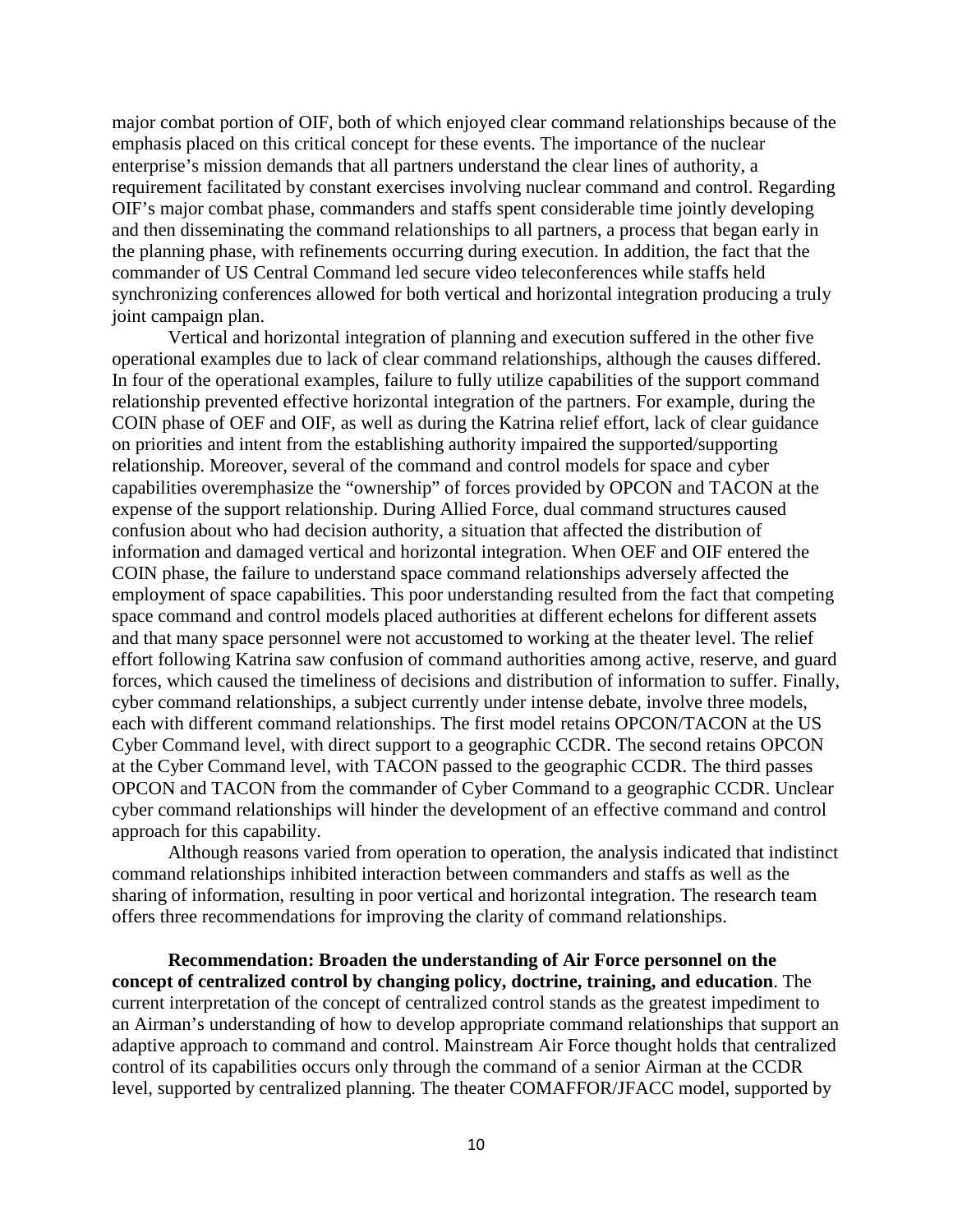the air and space operations center (AOC), translates this philosophy into reality. The command authorities for this model are very straightforward. OPCON and administrative control (ADCON) of attached Air Force forces reside with the theater COMAFFOR. TACON of other joint capability can be passed to the JFACC for execution in support of the JFC's objectives. If JTFs are created, then liaison elements assist in the integration of Air Force and possibly some naval air capabilities, but all command authorities still reside at the theater COMAFFOR/JFACC level (see figure 1). The present philosophy dictates that attaching forces



**Figure 1. Single Theater COMAFFOR/JFACC Supporting Multiple JTFs.** (Diagram developed at the Curtis E. LeMay Center for Air Force Doctrine Development and Education, Maxwell AFB, Alabama.)

and passing command authorities to a JTF commander would "penny-packet" Air Force capabilities, violating centralized control.<sup>[xxi](#page-21-16)</sup> Using the term *penny-packet* automatically demeans the concept, by virtue of the pejorative sense it has acquired in Air Force history and lore. So the current interpretation of centralized control forces Air Force members thinking into a one-sizefits-all command and control model that limits the way to think about command authorities. Even though joint and Air Force doctrine allows for the attachment of forces to a JTF with specification of OPCON and TACON, the Air Force is not fully organized, trained, or equipped to support this idea.<sup>[xxii](#page-21-17)</sup>

The problem with this rigid command and control approach is that members of the Air Force have tried to force-fit this model, along with the accompanying command relationships, into all missions across the range of military operations rather than let operations adjust the model. Sending an Air Force commander together with appropriate command authorities to an echelon below the CCDR level or attaching Air Force forces to a JTF does not violate the doctrinal concept of centralized control. The research team's analysis of the seven operational examples concluded that effectual command and control of Air Force capabilities require flexible control, with decision authority centralized at the appropriate echelon of command. At times the theater COMAFFOR/JFACC model is best suited for an operation, as it was during the major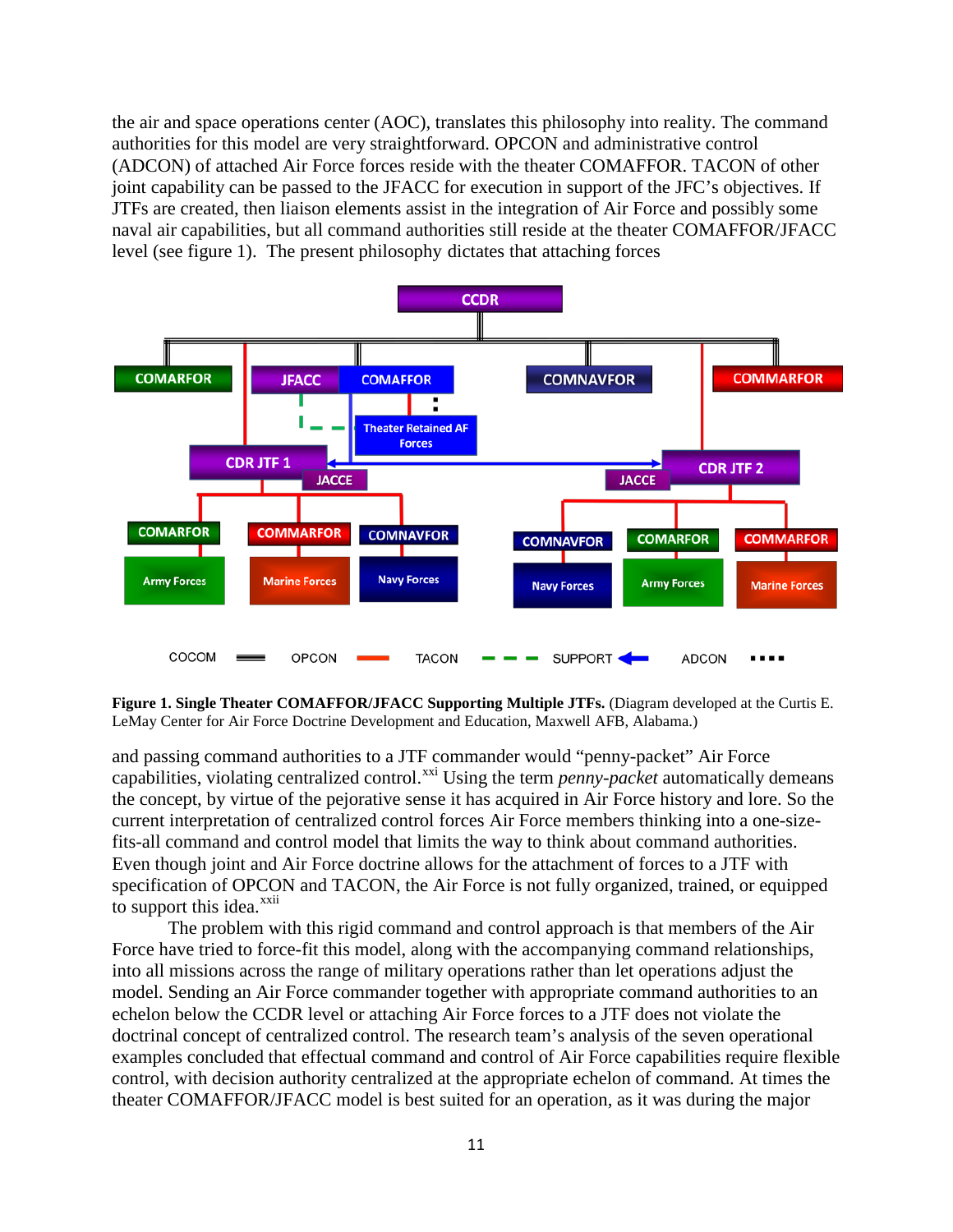combat phase of OIF. Other operations, such as the COIN phase of OEF and OIF, dictate the need to send an Air Force commander below the theater COMAFFOR/JFACC level. The concept of command and control in depth captures the essence of adaptive command and control, a fact that would help broaden the contemporary interpretation of centralized control.

One obtains command and control in depth by inserting commanders with legal decision authority in control nodes placed at appropriate organizational levels capable of integrating Air Force capabilities with those of other partners to produce unity of effort. The command and control node must have the situational awareness to understand the requisite action[s](#page-22-0) and the authority to direct forces or delegate decision authority to allow them autonomy.<sup>xxiii</sup> This concept better supports the overall command and control goal of integration of assets at the lowest appropriate organizational level. Commanders must decide the appropriate level at which to place both commanders and control elements, basing that decision on the influences discussed earlier—not on a rigid, incorrect interpretation of centralized control.

The recent creation of Air Force subtheater commanders in Iraq and Afghanistan represents a step toward broadening the concept of centralized control and creating command in depth. To ensure success, the service must evaluate the concept and organize, train, and equip to best practices.

**Recommendation: Educate Air Force personnel on proper global, theater, and subtheater command relationships, especially support, during training, education, and exercises**. Learning is a never-ending process—a statement that rings true in terms of understanding command relationships. Developing the expertise to establish effective command authorities among all partners involved in an operation is no trivial matter. It takes deliberate action throughout an Air Force member's career to provide appropriate training, education, and experiential opportunities that will impart the knowledge necessary for success. These events must employ the full spectrum of Air Force capabilities and cover the variety of missions expected across the range of military operations. In addition, they must incorporate interaction with joint, coalition, and other-government agencies as well as nongovernment agencies. Prior to actual operations, exercises that include partners will help develop a better understanding of different command and control philosophies. Furthermore, the service must quickly roll knowledge gained from recent operations into these events, which should include such concepts as command and control in depth as well as a broader definition of centralized control.

An understanding of all command relationships (e.g., OPCON, TACON, and ADCON) is critical; however, analysis of the seven operational examples identified support as one of the most powerful but least understood of these. More emphasis on the support command relationship should occur at appropriate training, education, and experiential events because that relationship conveys the authority and basis for effective horizontal integration that proves extremely important in dealings with joint, coalition, and other-government agencies, as well as nongovernment agencies. Gaining OPCON and/or TACON of these partners' capabilities may be neither possible nor necessary. The support relationship makes supporting commanders responsible for the success of the supported commander—a concept essential to horizontal integration, creating unity of effort that allows access to capabilities "owned" by other partners. Successful completion of most missions across the range of military operations requires commanders to rely on partners' capabilities.

Learning events that include the support command relationship should cover several key ideas. That relationship works best when subordinates receive clear direction regarding a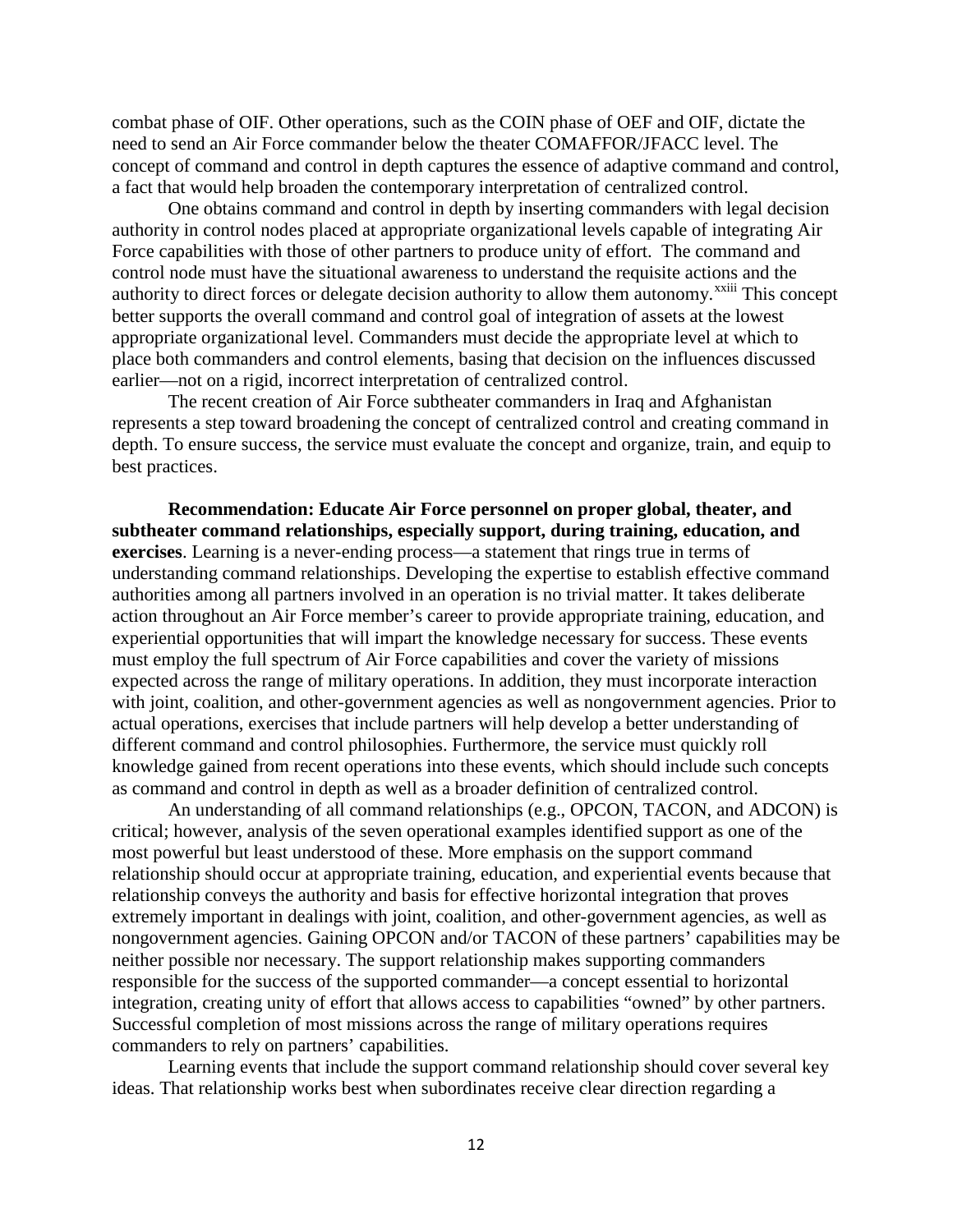commander's priorities and intent. Creation of an establishing directive that states the desired effects, time, place, and duration of the supporting effort and that establishes priority relative to other missions is critical to the effective use of this authority.<sup>[xxiv](#page-22-1)</sup> Such learning events should stress the importance of an establishing directive, and appropriate events should require the writing of that directive. The understanding obtained from clear direction allows subordinates to work horizontally with each other in carrying out tasks. The establishing authority for the supporting relationships must then set conditions for and demand cross talk among supported and supporting commanders.<sup>[xxv](#page-22-2)</sup> Subsequently, the supported and supporting commanders must do the same within their own organizations. Establishing liaisons between supported and supporting commanders will assist in bringing about the effective exchange of information, leading to improved integration. The cross talk will build and reinforce the necessary horizontal personal relationships, trust, and confidence. After establishment of the conditions for horizontal cross talk, all levels of a command and control structure should attempt to "self-regulate" their apportionment of capabilities to one another through horizontal cross talk. The cross talk among partners will allow them to arrive at the optimal apportionment of capabilities that will complete their assigned tasks and support the designated supported commanders. Finally, the establishing authority must stay involved and, when necessary, arbitrate and resolve conflicting understanding of priorities or revise guidance, based on subordinates' input.<sup>[xxvi](#page-22-3)</sup>

**Recommendation: Review all concept and operational plans to ensure the realism of command and control approaches**. To paraphrase Helmuth von Moltke the elder, no plan survives first contact with the enemy. Although this is true, that fact does not constitute an acceptable excuse for poor planning. The Katrina relief effort revealed that the worst time to start sorting out command authorities is during a crisis or the middle of an ongoing operation. A wellthought-through and coordinated plan can save much time, confusion, and, possibly lives. Plans that rely on extensive capabilities from coalition, other-government, and nongovernment agencies contain some of most complex command relationships in existence. To ensure the practicality of command authorities and to guarantee all partners' understanding of them, one must review these types of plans.

## **Observation 2: Lack of Two Key Influences—Confidence and Trust—Affects Partners' Willingness to Decentralize Authority, Share Information, and Interact Productively**

Confidence and trust between commanders, between staffs, and between partners help make any command and control approach more effective. When confidence and trust suffer, so does the command and control approach. Establishing confidence and trust between partners is an issue for any operation. Establishing these two qualities does not happen by accident but through a deliberate effort to interact and build relationships. Furthermore, the means of interacting has significance. Leaders must decide when face-to-face meetings or the use of information technology is more appropriate.

Analysis of the operational examples showed that, although the effectiveness of all seven relied on confidence and trust between partners, five of the seven suffered from problems with those two influences, with nuclear operations and the major combat phase of OIF affected the least. The constant training and exercising of nuclear command and control help create confidence and trust among the individuals and organizations involved. During the planning phase for major combat operations in Iraq, commanders made a concerted effort to ensure personal and virtual interaction among themselves, their staffs, and their partners. The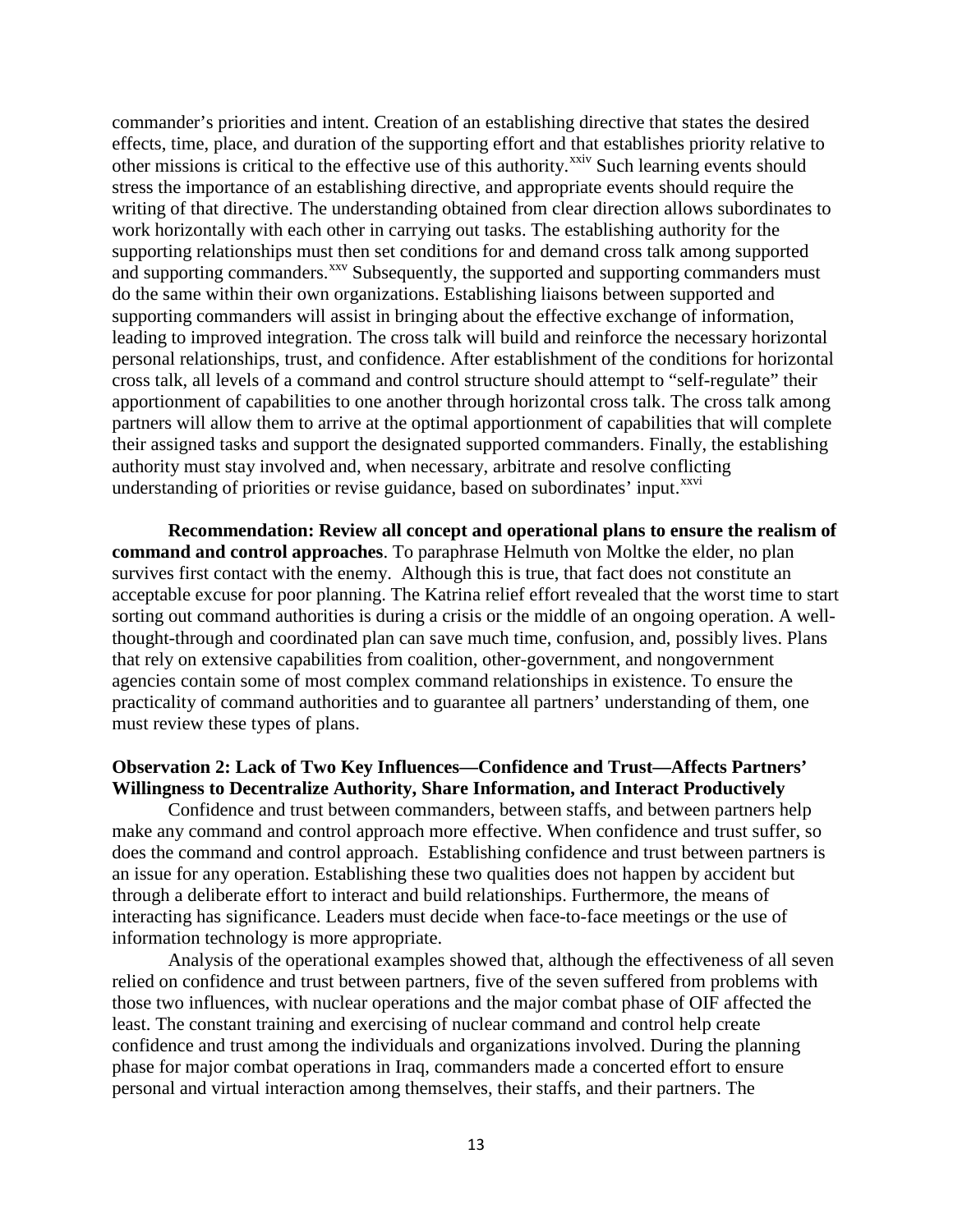confidence and trust built during these events carried over into the execution phase of the operation, easing friction between partners over the proper employment of command and control capabilities.

The lack of confidence and trust affected the other five operational examples to varying degrees, most notably during the COIN phase of OEF and OIF. Personal interaction and common understanding of the situation between commanders and staffs suffered because the JTF commanders did not have a senior Airman with command authorities at their echelon of command. The theater COMAFFOR/JFACC model did not provide for an Airman with command authorities below the CCDR level, making personal relationships difficult to maintain due to this structure's reliance on a virtual rather than physical presence. A virtual relationship does not facilitate the ability of senior air component commanders to build close, trusting relationships with JTF counterparts, thus hindering the ab[il](#page-22-4)ity of Air Force personnel to advocate effectively for the proper use of Air Force capabilities.<sup>xxvii</sup>

The research team found that confidence and trust issues also cause friction in the command and control of space and cyber capabilities—prime examples of low-density, highdemand assets, which encourage command and control approaches that overemphasize the need for "ownership" of capabilities through OPCON and TACON authorities. "Ownership" ensures availability of the limited capability for a specific operation and lessens the likelihood of its redirection in support of another mission. Though good for the owner, this situation may impede others' access to these capabilities. On the one hand, lack of confidence and trust inspires belief in ulterior motives or the feeling that "I am not getting my fair share." On the other hand, their presence between partners increases the likelihood of sharing access to capabilities through command authorities such as support. The establishment of trust allows partners to count on support and have confidence that other commanders do not "hoard" assets by means of "ownership-type" command authorities.

Finally, habitual relations between commanders and staffs help fortify confidence and trust, unlike the situation during the COIN phase of OEF and OIF as well as the Hurricane Katrina relief effort. Continuity of the relationship between commanders and the staffs of supporting and supported components remains critical to the success of virtually all operations.

The Air Force must create the opportunity for commanders and staffs to build confidence and trust with each other and with partners involved in operations. The research team offers two recommendations for doing so.

**Recommendation: Create organizational structures that, by design, produce command and control capabilities at appropriate organizational echelons**. Building confidence and trust among service, coalition, other-government, and nongovernment agencies is essential to an effective command and control approach. When gaps in interaction occur, perceived and/or real, partners need to close the seams by using organizational structures that establish command and control capabilities at appropriate organizational echelons. The Air Force's current one-size-fits-all command and control model limits the organizing, training, and equipping of mobile command and control elements. Adopting a philosophy of in-depth command and control would provide the basis for organizing, training, and equipping a more adaptable command and control approach. Obviously, in the absence of a structure that permits individuals to work together and establish habitual relationships, they cannot effectively interact to build trust.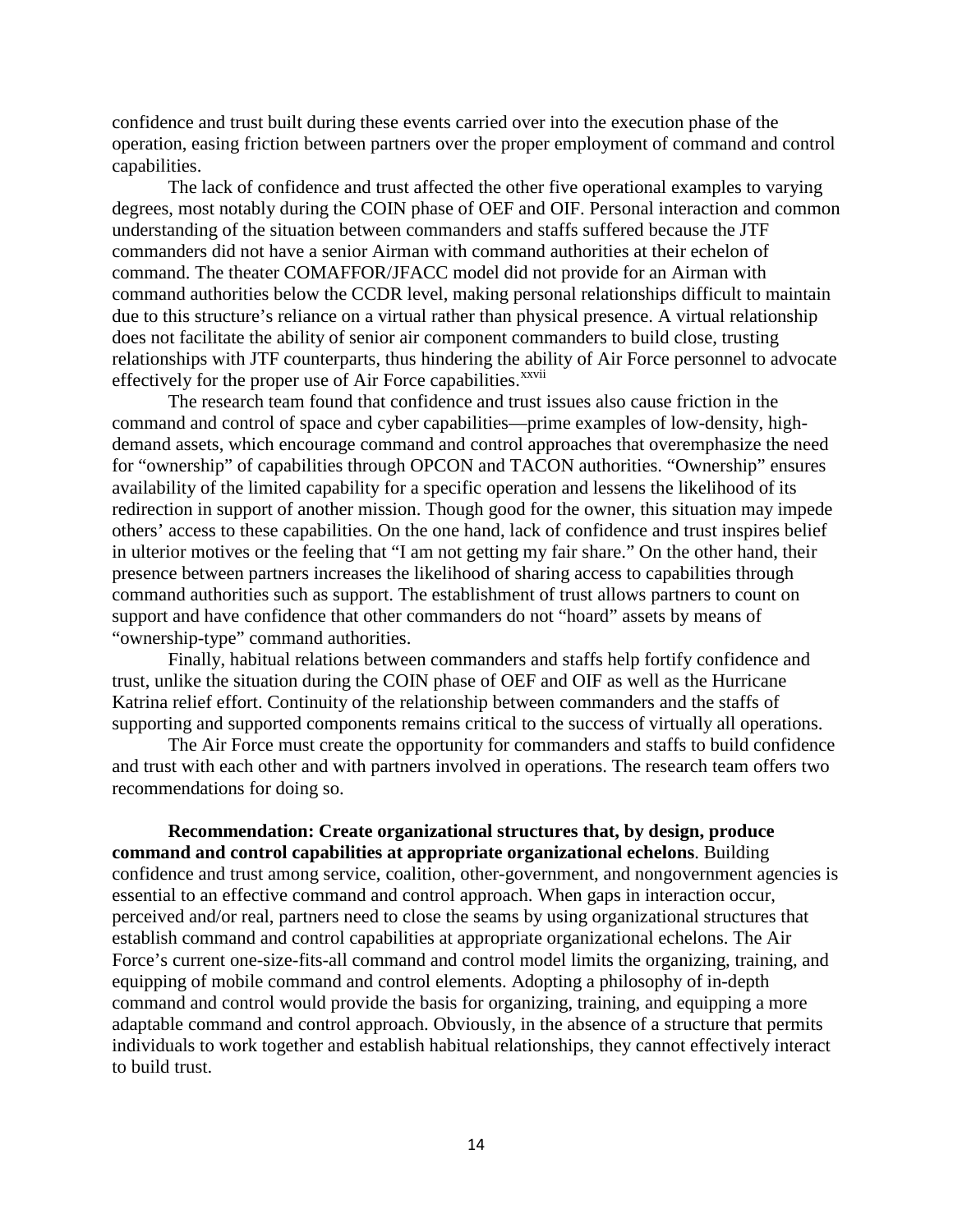**Recommendation: Establish habitual relationships through routine exercises, predeployment spin-ups, and force-rotation policies**. Habitual relationships aid in the development of confidence and trust through long-term interaction that produces a common perspective and the shared sense of problem/solution ownership. One can take several actions to establish such relationships. First, partners that normally work together and deploy together should attend routine and predeployment exercises together. Second, force-rotation policies between partners should align as closely as possible. Although capability and capacity issues cause differences in force rotations, one should keep the gap as small as possible. Clearly, if one partner's personnel turn over four times faster than another's, relationships will not develop easily. Lastly, established relationships need nurturing through commander and subordinate cross talk at all command and control echelons.

# **Observation: Lack of Capability and Capacity of Air Force Command and Control Elements Limits Integration with Partners**

Command and control structures designed to integrate assets at the lowest appropriate organizational level are a critical factor in the quest to reach the goal of adaptive command and control. Thus, the Air Force must present to the CCDR command and control elements that are ready to command, plan, execute, and support simultaneous global, theater, and subtheater operations. Unfortunately, the service has not organized, trained, or equipped its command and control structure to fully integrate with partners at levels below the CCDR level and faces issues with the communications capabilities that support both, at and below the CCDR level. These deficiencies leave gaps in the number of command and control elements needed and in the capability within existing elements. An insufficient number of these elements (or fully capable ones) adversely affects the ability to decide, interact, or inform at the appropriate level.

The research team found that five of the seven operational examples exhibited problems with the capability and capacity of Air Force command and control elements. Common themes included sending command and/or control capability to echelons below the CCDR level; integrating with a broad range of partners, which drives the requirement for liaison capability; and effectively supporting communications equipment.

During the Katrina relief effort, poor integration between Air Force and civilian entities impeded unity of effort. Further, the lack of interoperable, deployable communication equipment hampered effective communication across service, joint, and interagency partners. Use of liaison officers at the proper channels could have smoothed operations and aided in coordination and cooperation toward common objectives.

During the COIN phase of OEF and OIF, the issues concerned the joint air component coordination element (JACCE) concept, appropriate planning expertise at lower echelons that would integrate the full range of Air Force capabilities into joint plans, [an](#page-22-5)d capabilities of the theater air control system for supporting distributed land operations.<sup>xxviii</sup> Questions about the rank and liaison status of the JACCE director (a liaison officer with no authority to make command decisions), along with the lack of sufficient JACCE staff, stymied this concept for years. After lengthy debate, elevating the rank of the JACCE director to O-8 helped that individual access the JTF commanders, but it did little to address the absence of command authority. Without the latter, the JACCE could not consolidate operations within the joint operations area and lessen the Air Force Central Command commander's span-of-control challenges with an intermediate echelon of command between the multiple air and space expeditionary wings and Air Force Central Command. In addition, for many years the makeup of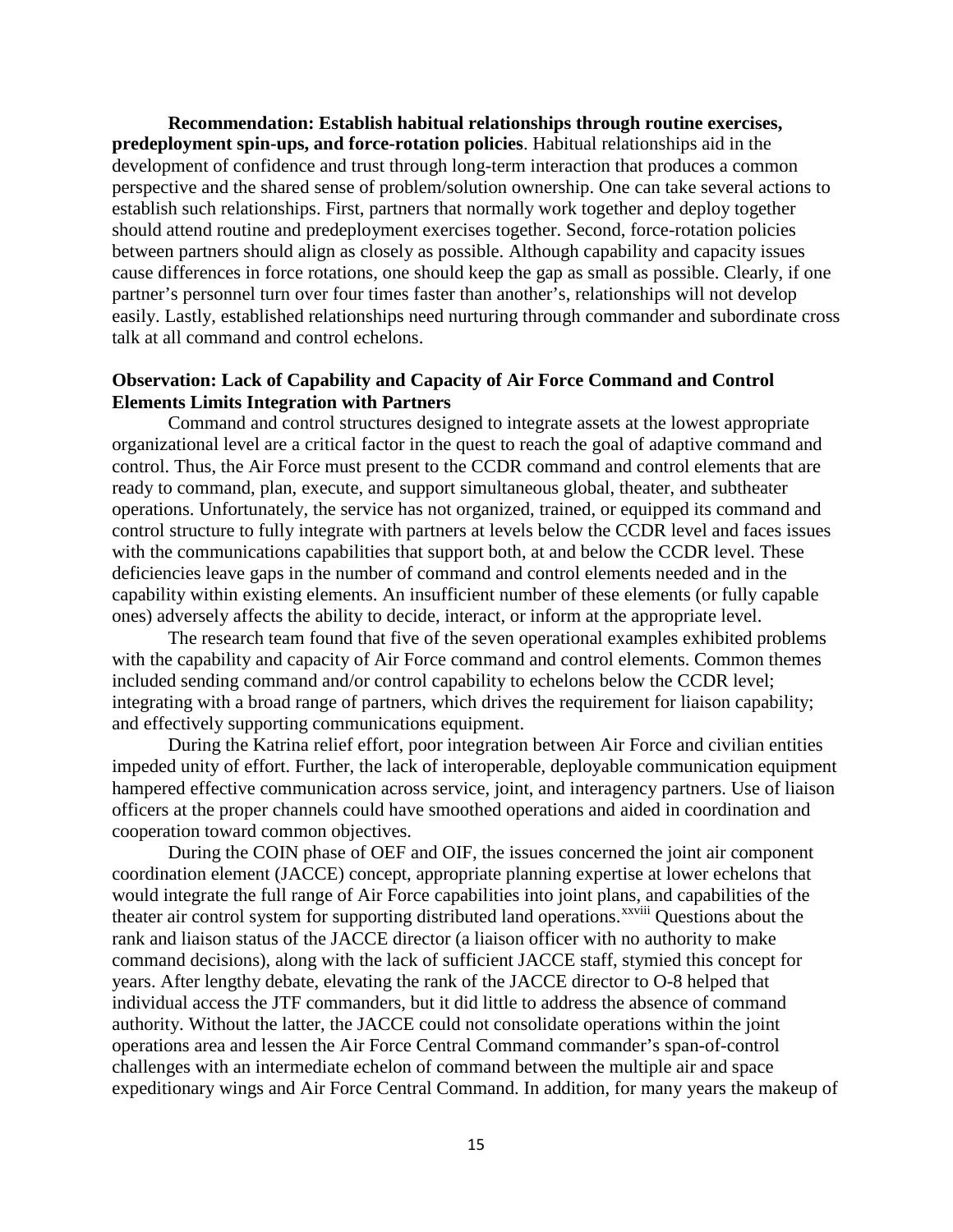the JACCE staff lacked robustness and good integration with the JTF staff, hurting the effective integration of Air Force capabilities into joint plans and helping to create the perception that the service had not fully committed itself to support the JTF.

The nature of the IW operations in both Iraq and Afghanistan drove the paucity of sufficient operational planners at echelons below the CCDR level during the COIN phase of OIF and OEF. In a COIN fight, much of the ground planning occurs at the tactical level to encourage small-unit initiative. Most Air Force planning expertise, other than close air support, however, resides at the CCDR level. Having only a few planners with expertise in intelligence, surveillance, and reconnaissance; space; mobility; and interdiction at lower echelons also contributed to the poor integration of Air Force capabilities into joint plans. Finally, all theater air control system elements, including the AOC, experienced integration problems with other service and coalition command and control systems. A dearth of common digital data links and of systems' ability to accept transmission formats impedes integrated war-fighting command and control.

Cyber and space operations rely heavily on integration elements in order to support operational- and tactical-level actions. This reliance is based upon their global missions and the fact that limited quantities exist, compared to the demand. In order for CCDRs and JTF commanders to tap into space and cyber capabilities, integration elements must exist within their command and control organizations. The Air Force faces the challenge of having enough trained cyber and space operators to support all the required integration cells, in addition to supporting other national agencies.

An adaptive command and control structure depends upon command and control at all organizational levels. The research team makes three recommendations for improving the capability and capacity of Air Force command and control elements.

**Recommendation: Organize, train, and equip for more than one primary command and control construct**. Adopting the broader concept of command and control in depth would require the Air Force to develop scalable command and control capabilities for lower-echelon units. These units will promote effective integration and synchronization of the service's capabilities with the joint mission, including aligning forces and establishing command authority, along with planning expertise, at the appropriate organizational level. Further, lowerechelon units must effectively integrate with global and theater command structures. Such integration, from the global to subtheater levels, will preserve flexibility at the strategic and operational levels of war while increasing tactical flexibility. Including lower-echelon elements in a command and control design will help preserve the proper degree of centralization versus decentralization among the three fundamental elements of command and control. Expectations regarding future defense budgets suggest that the Air Force likely will find itself unable to fully staff and equip an AOC to support every lower-echelon unit, such as a JTF. With this constraint in mind, the service must address the matter of organizing, training, and equipping appropriate command and control forces below the CCDR level along two tracks.

The first track, developing Air Force command elements below the CCDR level, demands greater attention. Doctrine development is not the problem. Chapter 7 of Air Force Doctrine Document (AFDD) 1, "Air Force Basic Doctrine, Organization, and Command" thoroughly covers the concept of sending an Air Force commander to lower echelons. As discussed previously, the problem lies in the fact that the current philosophy of centralized control does not require these elements, so the Air Force is not organized, trained, or equipped to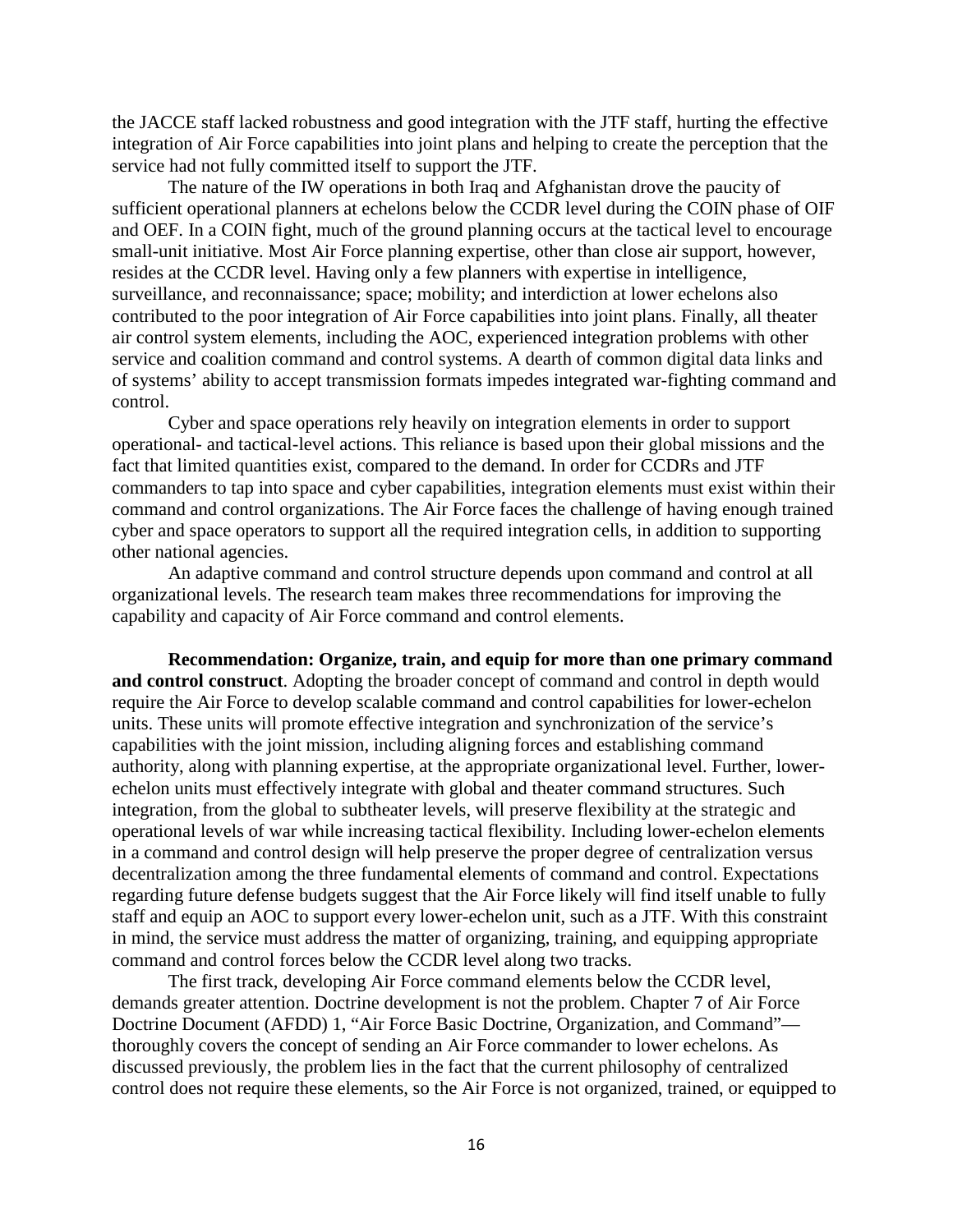create them. The following two options for creating lower-echelon command elements involve either attaching forces to a subtheater-level JTF or organizing them to support the JTF directly.

In option one, the CCDR may decide to attach Air Force forces to a JTF, a preferable action when span of control or scope of operations is less than theaterwide or when operations are fluid, requiring planning and execution at more tactical levels.<sup>[xxix](#page-22-6)</sup> If the CCDR does attach forces, such as an air and space expeditionary task force (AETF), to a JTF, then the AETF commander would be designated COMAFFOR for those assigned forces (see figure 2). If the JTF already has a JACCE assigned, then the latter can be dual hatted as COMAFFOR,



**Figure2. Option 1: Air Force Forces Attached to a JTF** (Diagram developed at the Curtis E. LeMay Center for Air Force Doctrine Development and Education, Maxwell AFB, Alabama.)

retained as a separate position, or eliminated. Unity of command and effort for attached Air Force forces will occur at the JTF level. Command of global and theater forces not attached to the JTF but supporting it will remain at or above the theater JFACC level. This arrangement allows for unity of command and effort of forces that routinely range throughout the theater and around the globe. If the CCDR needs them, that individual has the authority to reassign forces attached to a JTF to address higher theater priorities.

Even though joint and Air Force doctrine describes this option and although actual operations demonstrate the need for it, the service is totally unprepared to support this option other than through ad hoc means.

If, however, the CCDR decides not to attach forces to an established JTF but needs a lower-echelon Air Force command element, then the Air Force service commander may create a single-service task force. This second option may occur when dealing with more than one joint operating area of significant size and complexity within a CCDR's area of responsibility and when the JACCE option does not sufficiently integrate operations (see figure 3). Execution of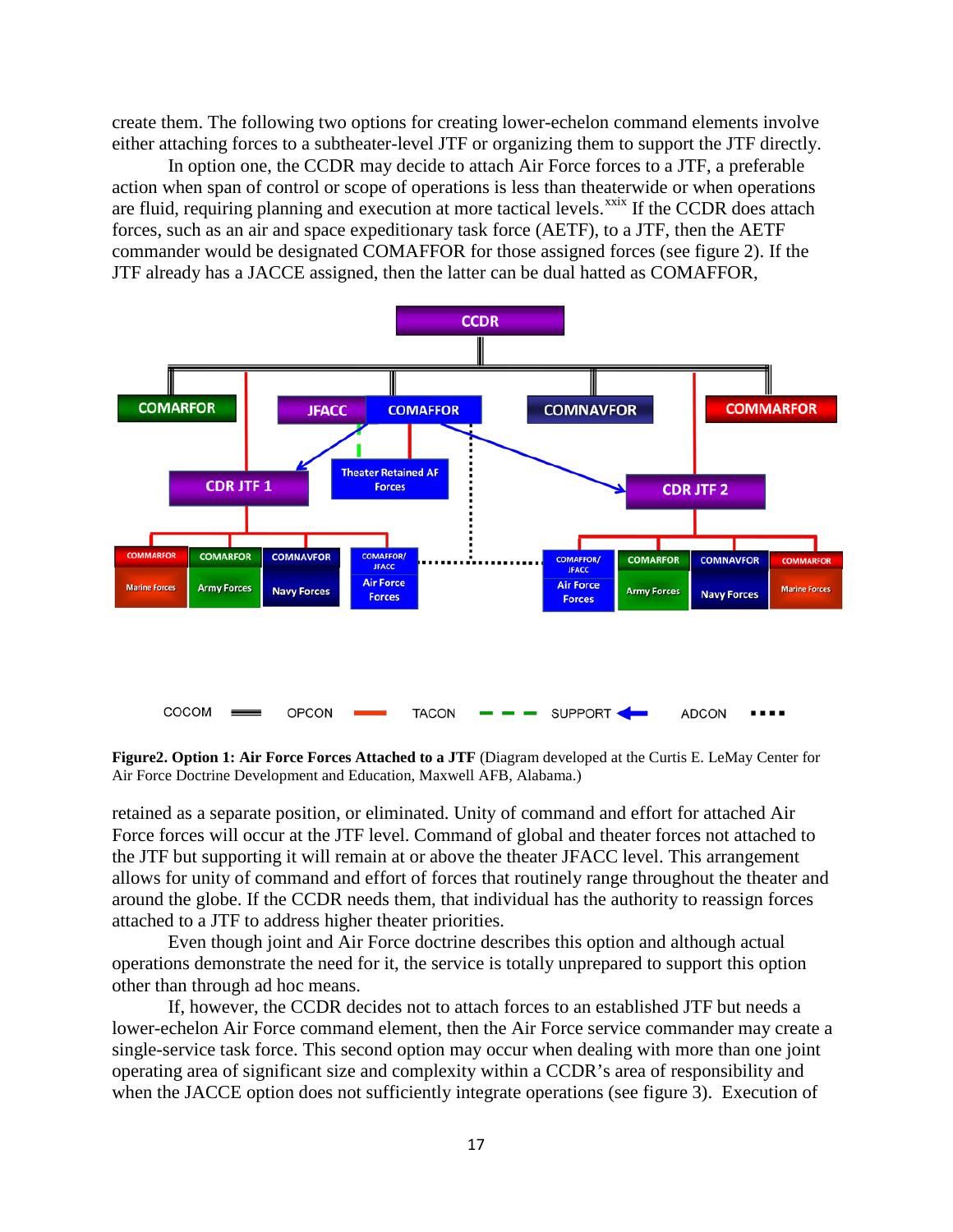

**Figure3. Option 2: Air Force Forces in Direct Support of a JTF** (Diagram developed at the Curtis E. LeMay Center for Air Force Doctrine Development and Education, Maxwell AFB, Alabama.)

this option entails designation of an appropriately sized expeditionary unit composed of all Air Force forces physically present within the JTF commander's area of operations in direct support of that commander.<sup>[xxx](#page-22-7)</sup> Since the forces are essentially dedicated to the JTF commander under a single Air Force commander, this construct provides unity of effort at the JTF level. This arrangement retains unity of command at the CCDR level by the theater COMAFFOR, unlike the attachment of forces to a JTF, giving the COMAFFOR the authority and flexibility to shift those forces as required in response to the CCDR's direction without first having to regain control from the JTF commander. Creation of this new intermediate level of command supplies unity of effort at the JTF level while retaining unity of command and effort at the CCDR level. As with any tailored organization, the process should involve careful consultation among the service and joint force commanders involved. Obviously, the CCDR makes the final decision on establishment of the subordinate organization and distribution of command authorities. This option describes the new Air Force command and control structure that supported operations in Iraq after November 2010 and supports current operations in Afghanistan. To ensure the greatest success, the Air Force must review and implement the best practices from this concept and then organize, train, and equip forces to execute the concept routinely.

Neither of these options eliminates the need for the current JACCE concept, which is well suited for situations that require an integration element without command authority. This concept lends itself perfectly to scenarios in which on-hand air component expertise and a direct link back to the theater JFACC and AOC is sufficient.

The successful command and control of Air Force capability also depends upon the second track—effective integration of operational joint planning processes at lower echelons. As with command authority, the current interpretation of centralized control excessively places Air Force planning expertise at the operational level of war. Such centralization at the theater COMAFFOR/JFACC level becomes detrimental when distribution of information and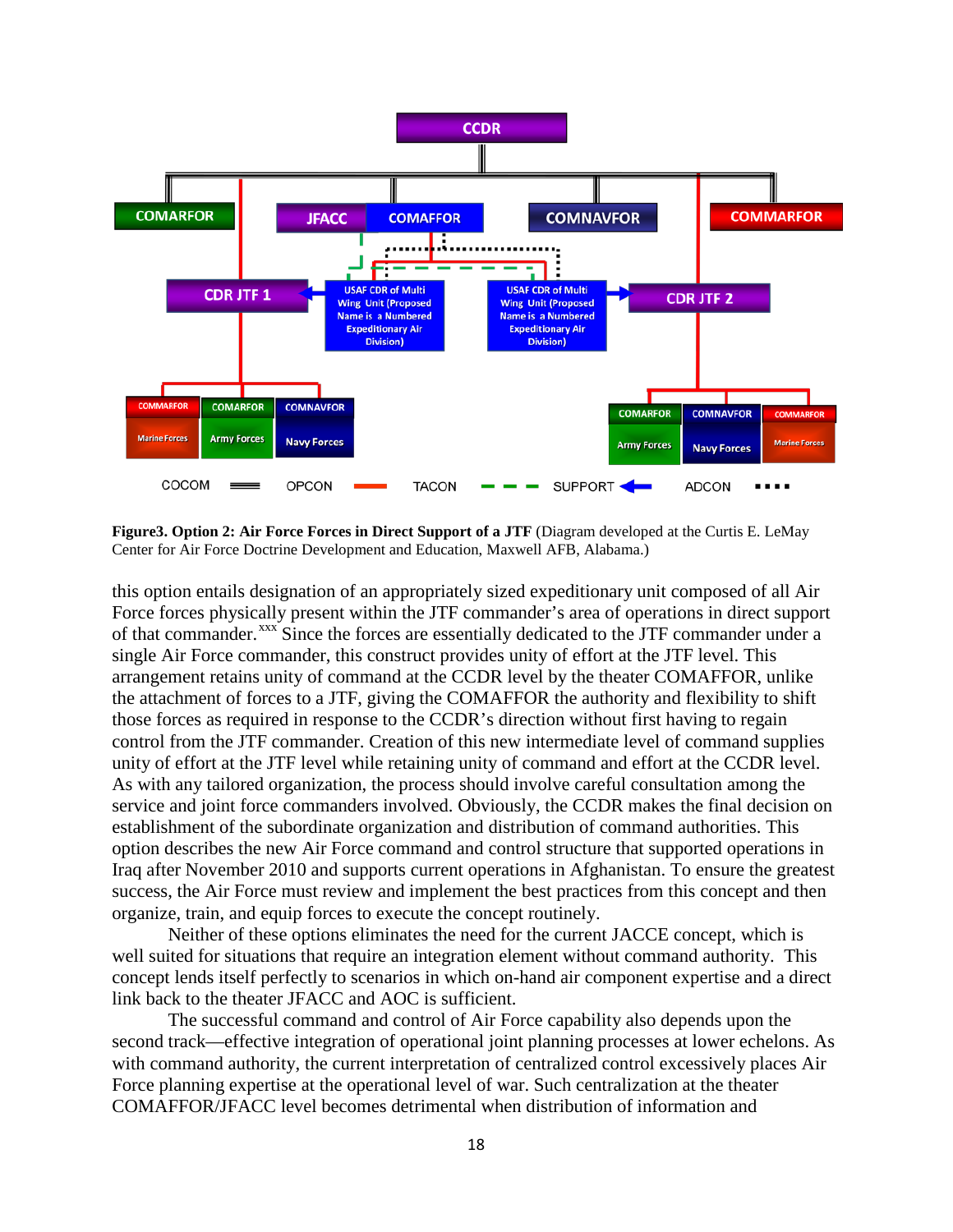interaction necessary for planning occurs at lower echelons. Decentralized planning consists of placing the correct expertise and appropriate planning tools at locations where operational plans are born and refined.

The location of a planning cell depends on the partner's command and control design. It should reside at the appropriate levels where plans are developed and integration occurs within organizations.

If a JTF established by the combatant command without a ground component needs Air Force asset integration, then the service must possess an adaptive command and control structure to send an integration team to support the JTF. If the latter does contain a ground component, then the Air Force can attach additional planning capability to tactical air control parties, which offer ready structures for placing experienced personnel with expertise in air planning, electronic warfare, intelligence, space, airlift, and cyber, thus improving planning integration. Establishing a standing requirement for a broader range of planning expertise would replace the current ad hoc tactical air control party organization that supports the noncontiguous fights in Iraq and Afghanistan.

However, the Air Force has no defined core operational and tactical requirement for deployable, scalable command and control capability. Without additional funding, developing the necessary scalable equipment capabilities for both of the tracks mentioned above calls for an integrated Air Force command and control planning, programming, and budgeting effort. Without integrated, defined requirements, various functional mission areas pursue similar capability independently, an approach that leads to interoperability problems along with wasteful spending caused by overlapping development efforts. Consequently, the service needs a concept of operations for AETF command and control. As the strategy document that serves as the basis for the command and control core-function master plan, the concept of operations should designate a lead agency organized and equipped to develop integrated command and control requirements. A clearly defined command and control strategy will go a long way toward concentrating scarce resources to develop integrated requirements that support the full range of military operations.

**Recommendation: Develop a subtheater COMAFFOR/JFACC force-development strategy**. Adopting the command and control in-depth concept, demands the presence of COMAFFORs and JFACCs at lower echelons of command. In turn, the effective preparation of future COMAFFORs/Air Force JFACCs requires a force-development strategy that ties together the needed education, training, and experience which emphasizes several items. First, the Air Force must identify a cohort of individuals that will someday become commanders at the subtheater level and then deliberately develop them. This process should begin at preaccession training and education, with reinforcement at education and training events throughout their careers. Although this pool will be substantial early on, it will shrink as the careers of these personnel under consideration by the Air Force progress and as early development, continued screening, and tracking occur.

Second, to enhance experiential learning, the service must emphasize the value of candidates' operational assignments—such as tours at an AOC; on an Air Force forces or a CCDR staff; or at a contingency response group, air support operations group, or air support operations squadron—which would round out the ADCON experience acquired as Air Force wing commanders. Although important, ADCON experience does not imbue an individual with skill sets for commanding and controlling airpower at the operational level of war.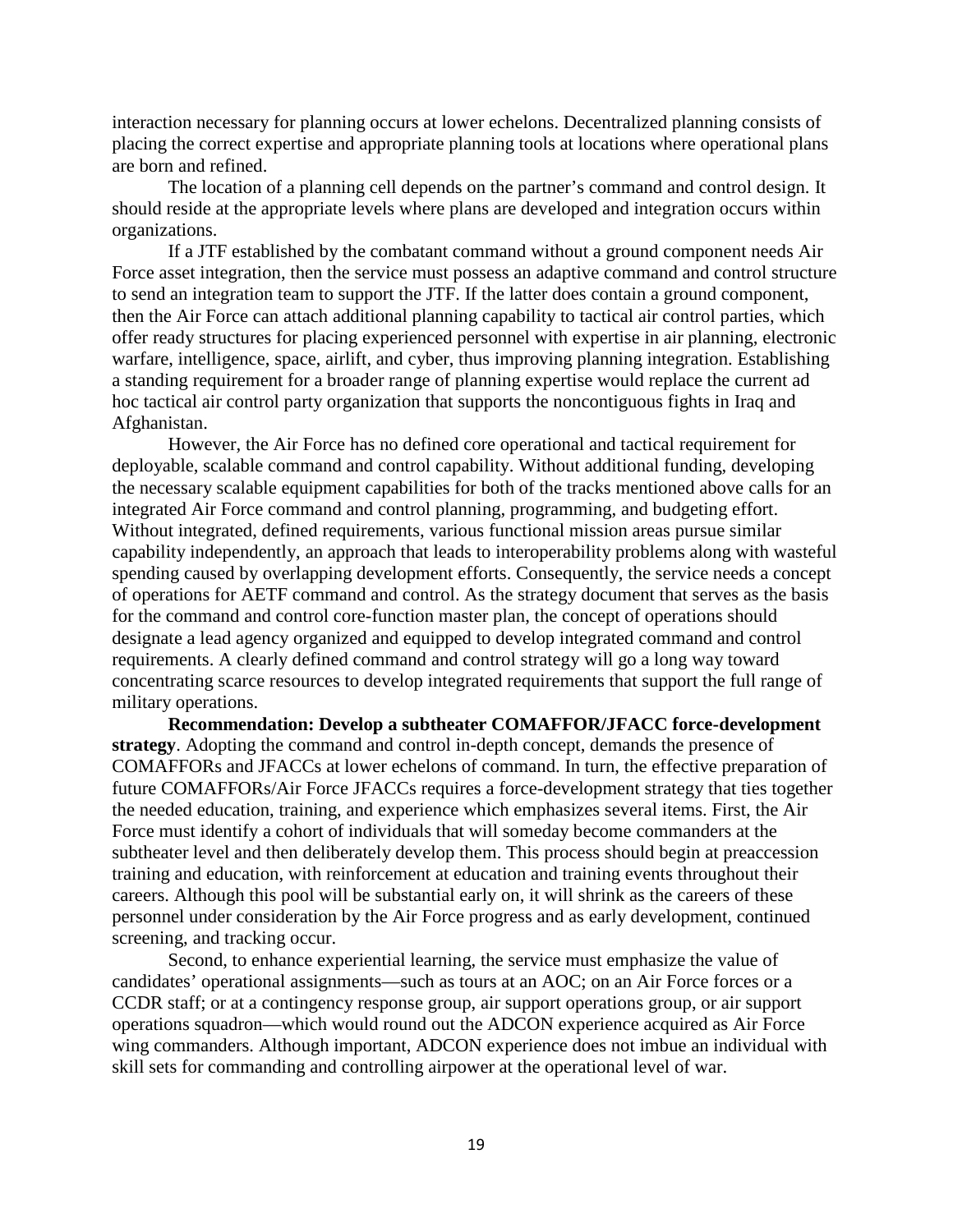Third, the Air Force must change the normal assignment path for command by forming a structure that allows personnel to step away from typical career paths without limiting their opportunities. Instead of insisting on the two traditional command tours, the service should allow them one group or wing command (O-6 level) and then an equivalent operational-type assignment (e.g., AOC division chief, Air Force forces staff, commander of an air support operations group, etc.). This change would signal that the Air Force values these positions and would allow people time to gain both ADCON and operational command experience within a normal career time frame.

Finally, the Air Force personnel system needs an effective tracking mechanism to identify people with the training, education, and experience for command at the subtheater level. The complex and uncertain global environment demands that the service identify and track people who will fill subtheater command and control elements at a moment's notice. Currently the Air Force has no easy way to gather this information.

#### **CONCLUSION**

The Air Force possesses an effective command and control structure optimized for directing, planning, and executing its capabilities to support operations at the global and theater levels. This study suggests that the service needs adjustments in its command and control design to maximize effects across the range of military operations. Specifically, the Air Force must organize, train, and equip its command and control structure to increase adaptability and thereby improve integration with partners, especially below the theater level. These improvements will ensure both effective and efficient operations in support of JFC requirements across the entire range of military operations. The nature of current and future operations dictates such a change. That is, both the emerging operating environment and modern military air, space, and cyberspace operations will become increasingly joint, coalition, distributed, complex, intense, and global. These conditions demand adaptive command and control of airpower with appropriate decision authority at the most appropriate level of command.

Before making any adjustments, the Air Force must agree upon a clear goal for the design of an adaptive command and control structure. Again, this study suggests that an adaptive design for command and control has the critical goal of creating unity of effort through integration at the lowest appropriate level, producing agility and speed of action in delivering effects. Such unity of effort occurs through horizontal collaboration built on mutual trust among all war-fighting partners rather than an emphasis on the traditional vertical interaction within the military hierarchy. The research team found that commanders do not need to "own/control" partners' assets to guarantee access to their capabilities. Further, the decentralization of command and control to the lowest appropriate level capable of integrating assets maximizes agility and speed of action. The challenge for commanders lies in agreeing on what constitutes the lowest appropriate level.

Understanding how the variety of common and Air Force–unique influences affects the design of command and control will help determine that level. The Air Force's dogmatic interpretation of centralized control stands as the greatest obstacle to resolving this issue. Without a broader interpretation, the lowest appropriate level will remain that of the theater COMAFFOR / JFACC.

Expanding the concept of centralized control is not a doctrinal issue. As currently written, Air Force doctrine describes adaptive command and control models. Rather, Air Force personnel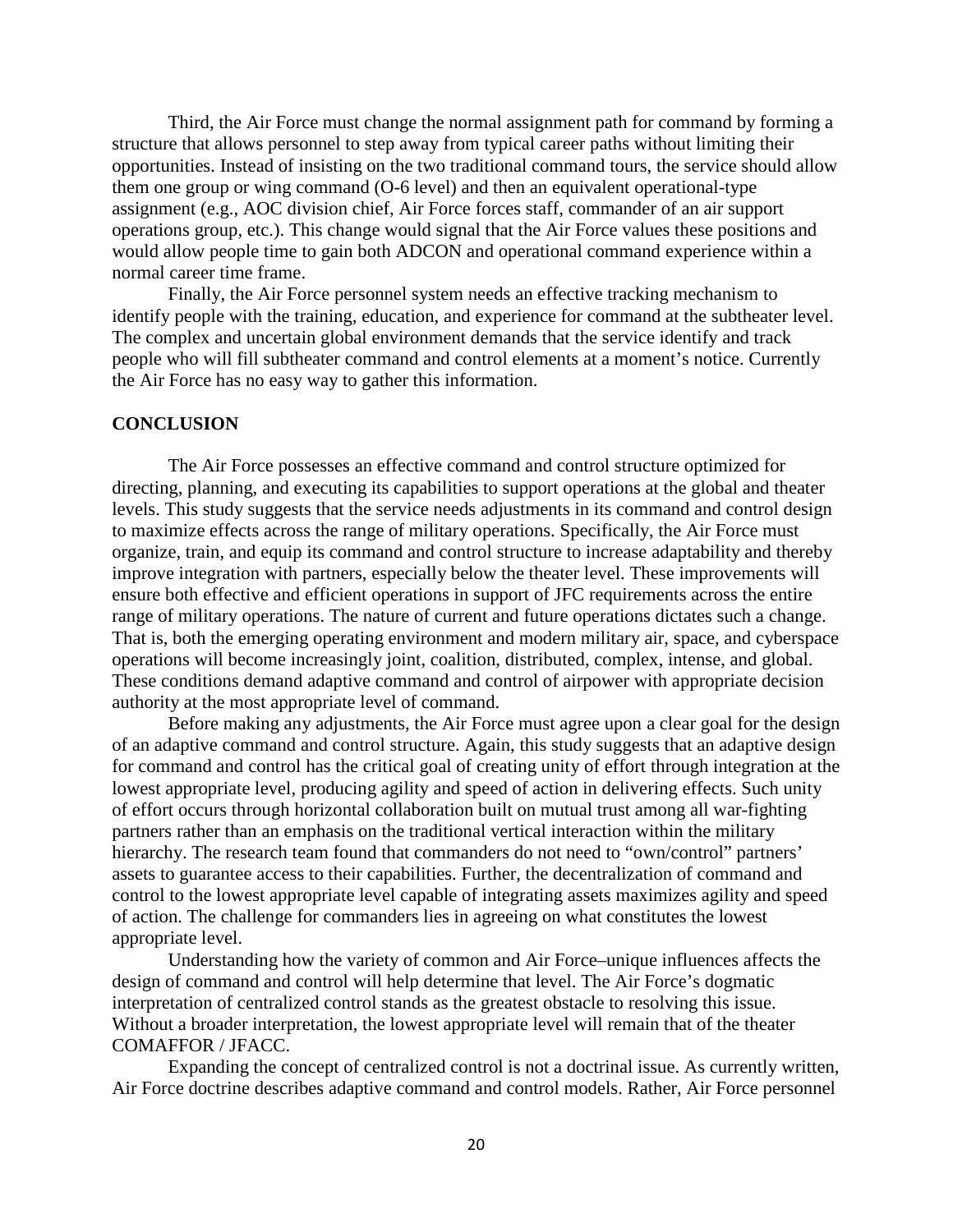must believe in the concept that creating command and control in depth by attaching Air Force forces to a JTF does not imply the penny packeting of capabilities, as they once did,. Once this paradigm shift occurs, the service will realize that problems exist with organizing, training, and equipping. Solutions to these problems must address the development of clear command relationships that produce effective vertical and horizontal integration, create confidence and trust among partners, and engender the appropriate capability and capacity of integration elements.

Solving these problems will pave the way for a command and control framework with supporting capabilities that can make proper adjustments to the allocation of decisions, distribution of information, and patterns of interaction, based upon needs across the full range of military operations. Properly balancing the three fundamental elements will lead to effectual command and control of Air Force capabilities through flexible control, with decision authority centralized at the appropriate echelon of command.

#### **Notes**

i. The range of military operations varies "in size, purpose, and combat intensity within a range of military operations that extends from *military engagement, security cooperation, and deterrence* activities to *crisis response and limited contingency operations, and if necessary, major operations and campaigns*" (emphasis in original). Joint Publication (JP) 1, *Doctrine for the Armed Forces of the United States*, 2 May 2007, incorporating change 1, 20 March 2009, xi, http://www.dtic.mil/doctrine/new\_pubs/jp1.pdf.

<span id="page-20-1"></span>ii. JP 3-0, *Joint Operations*, 11 August 201, III-2, http://www.dtic.mil/doctrine/new\_pubs/jp3\_0.pdf.

<span id="page-20-0"></span>ı

<span id="page-20-2"></span>iii. The term *assign* is defined as "plac[ing] units or personnel in an organization where such placement is relatively permanent, and/or where such organization controls and administers the units or personnel for the primary function, or greater portion of the functions, of the unit or personnel." *Attach* is defined as "the placement of units or personnel in an organization where such placement is relatively temporary." Ibid., GL-6.

<span id="page-20-3"></span>iv. Combatant command (COCOM) (command authority) is the authority of a CCDR to perform those functions of command over assigned forces involving organizing and employing commands and forces, assigning tasks, designating objectives, and giving authoritative direction over all aspects of military operations, joint training (or in the case of [US Special Operations Command], training of assigned forces), and logistics necessary to accomplish the missions assigned to the command. It cannot be delegated or transferred.

OPCON is the command authority that may be exercised by CDRs [commanders] at any echelon at or below the level of combatant command and may be delegated within the command. When forces are transferred between combatant commands, the command relationship the gaining CDR will exercise (and the losing CDR will relinquish) over these forces must be specified by the SecDef. OPCON is inherent in COCOM and is the authority to perform those functions of command over subordinate forces involving organizing and employing commands and forces, assigning tasks, designating objectives, and giving authoritative direction necessary to accomplish the mission. OPCON includes authoritative direction over all aspects of military operations and joint training necessary to accomplish missions assigned to the command.

TACON is the command authority over assigned or attached forces or commands, or military capability or forces made available for tasking, that is limited to the detailed direction and control of movements or maneuvers within the operational area necessary to accomplish assigned missions or tasks. TACON is inherent in OPCON and may be delegated to and exercised by CDRs at any echelon at or below the level of combatant command. When forces are transferred between CCDRs, the command relationship the gaining CDR will exercise (and the losing CDR will relinquish) over those forces must be specified by the SecDef.

A support relationship is established by a superior CDR between subordinate CDRs when one organization should aid, protect, complement, or sustain another force. Support may be exercised by CDRs at any echelon at or below the combatant command level. This includes the SecDef designating a support relationship between CCDRs as well as within a combatant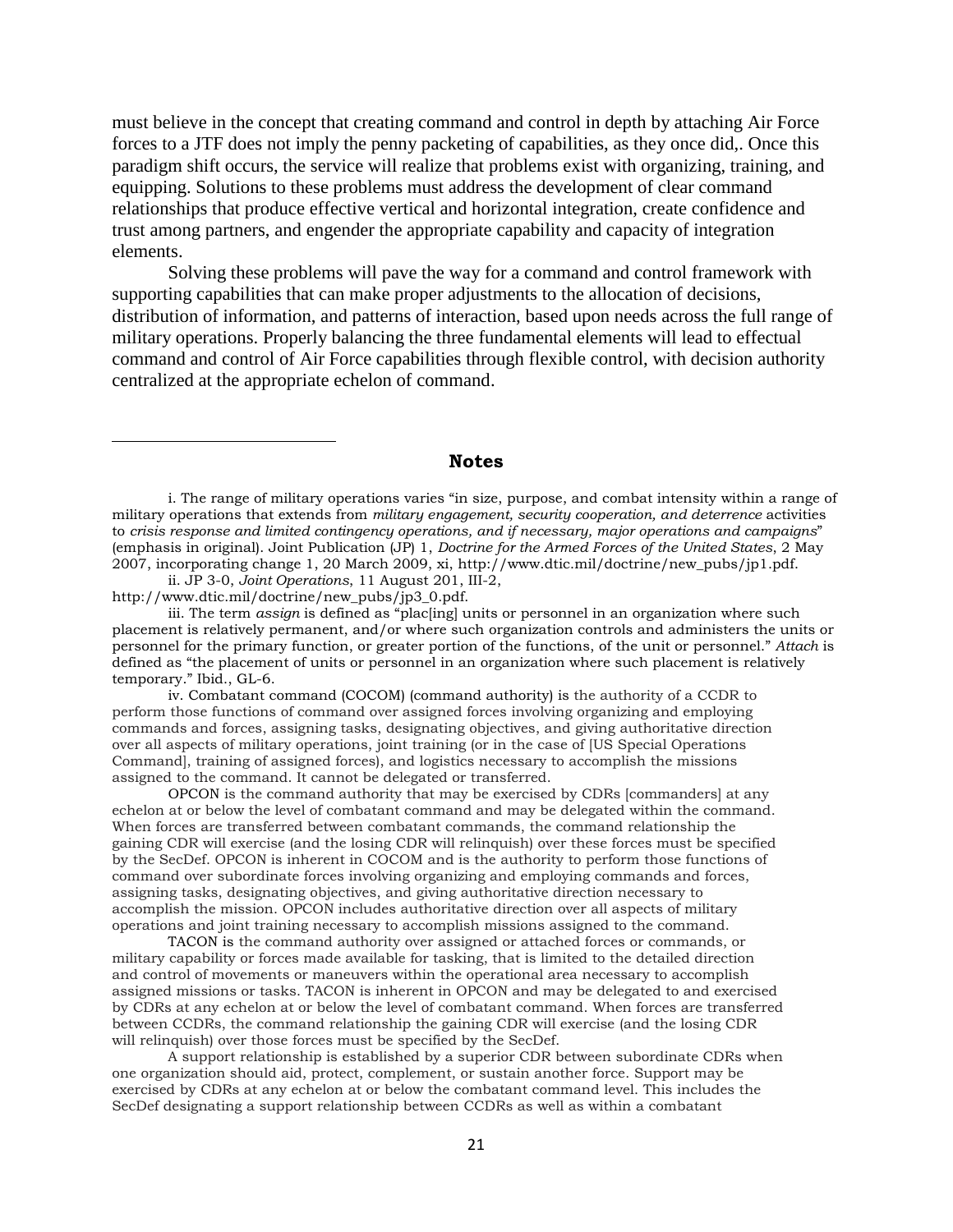command. The designation of supporting relationships is important as it conveys priorities to CDRs and staffs that are planning or executing joint operations. The support command relationship is, by design, a somewhat vague but very flexible arrangement. The establishing authority (the common superior CDR) is responsible for ensuring that both the supported CDR and supporting CDRs understand the degree of authority that the supported CDR is granted. There are four defined categories of support that a CCDR may direct over assigned or attached forces to ensure the appropriate level of support is provided to accomplish mission objectives. These include general support, mutual support, direct support, and close support. JP 1, *Doctrine for the Armed Forces of the United States*, xv–xvi.

v. JP 3-0, *Joint Operations*, III-5.

<span id="page-21-1"></span><span id="page-21-0"></span>vi. Lt Col Michael Kometer, *Command in Air War: Centralized versus Decentralized Control of Combat Airpower* (Maxwell AFB, AL: Air University Press, June 2007), 56, http://www.dtic.mil/cgibin/GetTRDoc?AD=ADA473231&Location=U2&doc=GetTRDoc.pdf.

<span id="page-21-2"></span>vii. As described by Albers and Hayes, command and control are fractal concepts that one can apply to all subsets of an enterprise, functions performed, levels of the organizations, and focus of the activity, whether strategic or tactical. Membership in these fractals may overlap with individual entities and groups belonging to multiple fractals dynamically. David S. Alberts and Richard E. Hayes, *Understanding Command and Control* (Washington, DC: Command and Control Research Program Publications, 2006), 9, http://www.dodccrp.org/files/Alberts\_UC2.pdf.

viii. Ibid., v.

.<br>-

ix. Ibid., 75. <sup>x</sup> Ibid., 76.

xi Ibid., 113.

<span id="page-21-7"></span><span id="page-21-6"></span><span id="page-21-5"></span><span id="page-21-4"></span><span id="page-21-3"></span>xii A variety of lessons learned documents emphasize this idea to include United States Joint Forces Command, *Joint Operations: Insights and Best Practices*, 3rd ed. (Suffolk, VA: Joint Training Division, Joint Warfighting Center, United States Joint Forces Command, 12 January 2011), 6, https://jko.harmonieweb.org/coi/JointTrainingDivision/Documents/Insights\_3rd\_edition\_Jan\_12\_2011. pdf.

<span id="page-21-8"></span>xiii. The term *unity of effort* is defined as "coordination and cooperation toward common objectives, even if the participants are not necessarily part of the same command or organization—the product of successful unified action." JP 1, *Doctrine for the Armed Forces of the United States*, GL-11. In the book *Understanding Command and Control*, authors David S. Alberts and Richard E. Hayes use the term *unity of purpose* instead of *unity of effort* because they feel it is a more accurate description of what one can actually achieve. This paper uses the terms interchangeably.

<span id="page-21-9"></span>xiv. United States Joint Forces Command, *Joint Operations: Insights and Best Practices*, 3rd ed. (Suffolk, VA: Joint Training Division, Joint Warfighting Center, United States Joint Forces Command, 12 January 2011), 6, 24,

https://jko.harmonieweb.org/coi/JointTrainingDivision/Documents/Insights 3rd edition Jan 12 2011. pdf.

xv. Ibid., 6, 20.

<span id="page-21-11"></span><span id="page-21-10"></span>xvi. The common influences were developed from analysis of the seven selected operational examples as well as from other sources, including Lt Col Clint Hinote, *Centralized Control and Decentralized Execution: A Catchphrase in Crisis?*, Research Paper 2009-1 (Maxwell AFB, AL: Air Force Research Institute, March 2009), 59–64,

http://aupress.au.af.mil/digital/pdf/paper/Hinote\_centralized\_control\_and\_decentralized\_execution.pdf; AFDD 1, *Air Force Basic Doctrine, Organization, and Command* 14 October 2011, chaps. 2–5, http://www.e-publishing.af.mil/shared/media/epubs/AFDD1.pdf; and United States Joint Forces

<span id="page-21-13"></span><span id="page-21-12"></span>Command, *Joint Operations*, 17.

xvii. Hinote, *Centralized Control and Decentralized Execution*, 59–60.

xviii. Ibid., 61.

xix. AFDD 1, *Air Force Basic Doctrine*, 39.

<span id="page-21-15"></span><span id="page-21-14"></span>xx. For a detailed description of each of these unique characteristics, see ibid., chaps. 4 and 5; and AFDD 2, *Operations and Organization,* 3 April 2007, chaps. 1 and 2, http://www.epublishing.af.mil/shared/media/epubs/AFDD2.pdf.

<span id="page-21-16"></span>xxi. Since World War II, the term *penny packet* has meant parceling out airpower to ground forces. The use of penny packets serves the individual ground commander, but it prevents air commanders from concentrating airpower to support important ground operations or to strike strategic targets.

<span id="page-21-17"></span>xxii For a detailed discussion on Air Force command and control structures see AFDD 1, "Air Force Basic Doctrine, Organization, and Command," 14 October 2011, Chapter 6, Joint Publication (JP) 1,